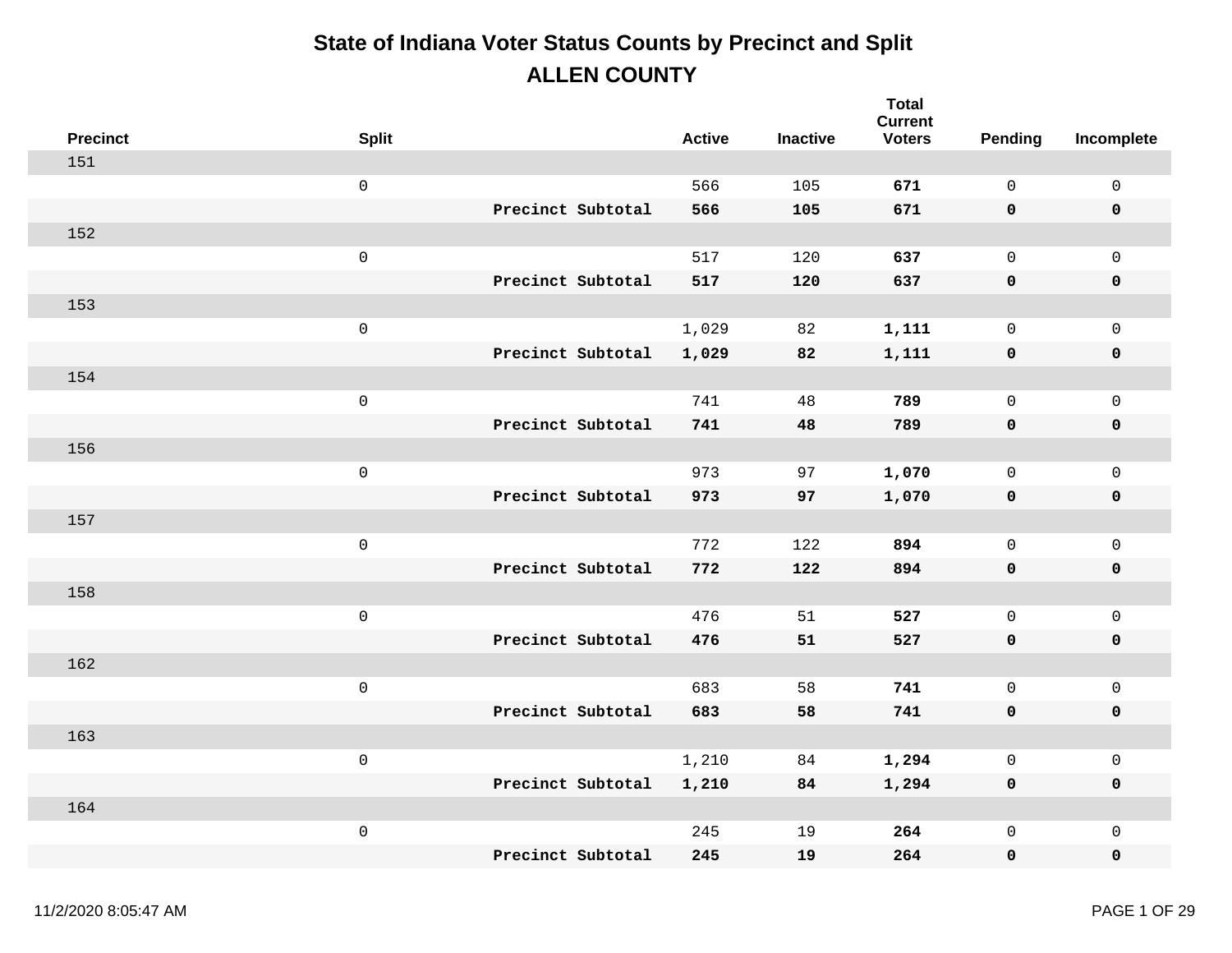| <b>Precinct</b> | <b>Split</b>        |                   | <b>Active</b> | <b>Inactive</b> | <b>Total</b><br><b>Current</b><br><b>Voters</b> | <b>Pending</b> | Incomplete          |
|-----------------|---------------------|-------------------|---------------|-----------------|-------------------------------------------------|----------------|---------------------|
| 166             |                     |                   |               |                 |                                                 |                |                     |
|                 | $\mathsf{O}$        |                   | 1,076         | 139             | 1,215                                           | $\mathbf 0$    | 0                   |
|                 |                     | Precinct Subtotal | 1,076         | 139             | 1,215                                           | $\mathbf 0$    | $\mathbf 0$         |
| 168             |                     |                   |               |                 |                                                 |                |                     |
|                 | $\mathsf 0$         |                   | 926           | 99              | 1,025                                           | $\mathsf{O}$   | $\mathsf{O}$        |
|                 |                     | Precinct Subtotal | 926           | 99              | 1,025                                           | $\mathbf 0$    | $\pmb{0}$           |
| 169             |                     |                   |               |                 |                                                 |                |                     |
|                 | $\mathsf 0$         |                   | 871           | 139             | 1,010                                           | $\mathbf{0}$   | $\mathsf{O}$        |
|                 |                     | Precinct Subtotal | 871           | 139             | 1,010                                           | 0              | $\mathbf 0$         |
| 170             |                     |                   |               |                 |                                                 |                |                     |
|                 | $\mathsf{O}\xspace$ |                   | 1,656         | 107             | 1,763                                           | $\mathsf{O}$   | $\mathbf 0$         |
|                 |                     | Precinct Subtotal | 1,656         | 107             | 1,763                                           | $\mathbf 0$    | $\mathbf 0$         |
| 172             |                     |                   |               |                 |                                                 |                |                     |
|                 | $\mathsf{O}$        |                   | 1,016         | 103             | 1,119                                           | $\mathbf 0$    | $\mathbf 0$         |
|                 |                     | Precinct Subtotal | 1,016         | 103             | 1,119                                           | $\mathbf 0$    | $\mathbf 0$         |
| 174             |                     |                   |               |                 |                                                 |                |                     |
|                 | $\mathsf 0$         |                   | 504           | 69              | 573                                             | $\mathsf{O}$   | $\mathsf{O}$        |
|                 |                     | Precinct Subtotal | 504           | 69              | 573                                             | 0              | $\pmb{0}$           |
| 175             |                     |                   |               |                 |                                                 |                |                     |
|                 | $\mathsf 0$         |                   | 712           | 54              | 766                                             | $\mathsf{O}$   | $\mathsf{O}$        |
|                 |                     | Precinct Subtotal | 712           | 54              | 766                                             | 0              | $\mathbf 0$         |
| 176             |                     |                   |               |                 |                                                 |                |                     |
|                 | $\mathsf 0$         |                   | 730           | 83              | 813                                             | $\mathsf{O}$   | $\mathsf{O}\xspace$ |
|                 |                     | Precinct Subtotal | 730           | 83              | 813                                             | $\mathbf 0$    | $\mathbf 0$         |
| 177             |                     |                   |               |                 |                                                 |                |                     |
|                 | $\mathsf 0$         |                   | 1,396         | 100             | 1,496                                           | 0              | $\mathsf 0$         |
| 178             |                     | Precinct Subtotal | 1,396         | 100             | 1,496                                           | $\mathbf 0$    | $\mathbf 0$         |
|                 | $\mathsf 0$         |                   | 1,038         | 83              | 1,121                                           | 0              | $\mathsf{O}$        |
|                 |                     | Precinct Subtotal | 1,038         | 83              |                                                 |                | $\mathbf 0$         |
|                 |                     |                   |               |                 | 1,121                                           | 0              |                     |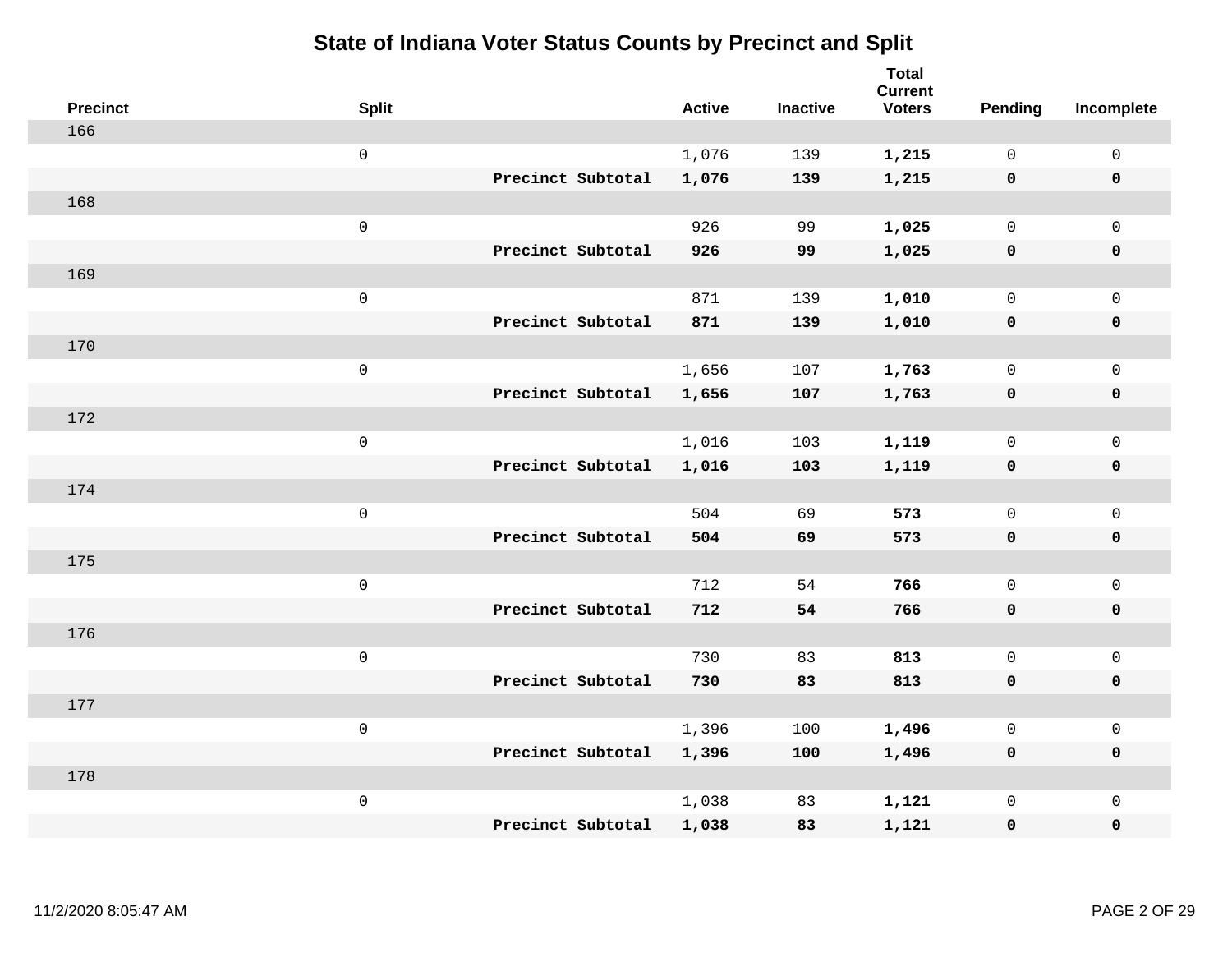| <b>Precinct</b> | <b>Split</b>      | <b>Active</b> | <b>Inactive</b> | <b>Total</b><br><b>Current</b><br><b>Voters</b> | <b>Pending</b> | Incomplete          |
|-----------------|-------------------|---------------|-----------------|-------------------------------------------------|----------------|---------------------|
| 179             |                   |               |                 |                                                 |                |                     |
|                 | $\mathbf 0$       | 1,010         | 101             | 1,111                                           | $\mathbf 0$    | $\mathbf 0$         |
|                 | Precinct Subtotal | 1,010         | 101             | 1,111                                           | $\mathbf 0$    | $\mathbf 0$         |
| 180             |                   |               |                 |                                                 |                |                     |
|                 | $\mathbf 0$       | 1,429         | 187             | 1,616                                           | $\mathsf{O}$   | $\mathbf 0$         |
|                 | Precinct Subtotal | 1,429         | 187             | 1,616                                           | $\mathbf 0$    | $\mathbf 0$         |
| 183             |                   |               |                 |                                                 |                |                     |
|                 | $\mathsf 0$       | 795           | 79              | 874                                             | $\mathbf 0$    | $\mathsf{O}\xspace$ |
|                 | Precinct Subtotal | 795           | 79              | 874                                             | 0              | $\mathbf 0$         |
| 184             |                   |               |                 |                                                 |                |                     |
|                 | $\mathbf 0$       | 745           | 49              | 794                                             | $\mathbf 0$    | $\mathsf{O}\xspace$ |
|                 | Precinct Subtotal | 745           | 49              | 794                                             | $\mathbf 0$    | $\mathbf 0$         |
| 185             |                   |               |                 |                                                 |                |                     |
|                 | $\mathsf 0$       | 1,107         | 94              | 1,201                                           | $\mathbf 0$    | $\mathbf{0}$        |
|                 | Precinct Subtotal | 1,107         | 94              | 1,201                                           | $\mathbf 0$    | $\mathbf 0$         |
| 186             |                   |               |                 |                                                 |                |                     |
|                 | $\mathbf 0$       | 1,245         | 133             | 1,378                                           | $\mathsf{O}$   | $\mathbf 0$         |
|                 | Precinct Subtotal | 1,245         | 133             | 1,378                                           | $\mathbf 0$    | $\mathbf 0$         |
| 188             |                   |               |                 |                                                 |                |                     |
|                 | $\mathbf 0$       | 951           | 79              | 1,030                                           | $\mathsf{O}$   | $\mathbf 0$         |
|                 | Precinct Subtotal | 951           | 79              | 1,030                                           | 0              | $\mathbf 0$         |
| 189             |                   |               |                 |                                                 |                |                     |
|                 | $\mathbf 0$       | 1,051         | 84              | 1,135                                           | $\mathsf{O}$   | $\mathsf{O}\xspace$ |
|                 | Precinct Subtotal | 1,051         | 84              | 1,135                                           | $\mathbf 0$    | $\mathbf 0$         |
| 190             |                   |               |                 |                                                 |                |                     |
|                 | $\mathbf 0$       | 1,340         | 87              | 1,427                                           | $\mathbf 0$    | $\mathsf 0$         |
|                 | Precinct Subtotal | 1,340         | 87              | 1,427                                           | 0              | $\mathbf 0$         |
| 192             |                   |               |                 |                                                 |                |                     |
|                 | $\mathbf 0$       | 778           | 77              | 855                                             | $\mathsf{O}$   | $\mathbf 0$         |
|                 | Precinct Subtotal | 778           | 77              | 855                                             | 0              | $\pmb{0}$           |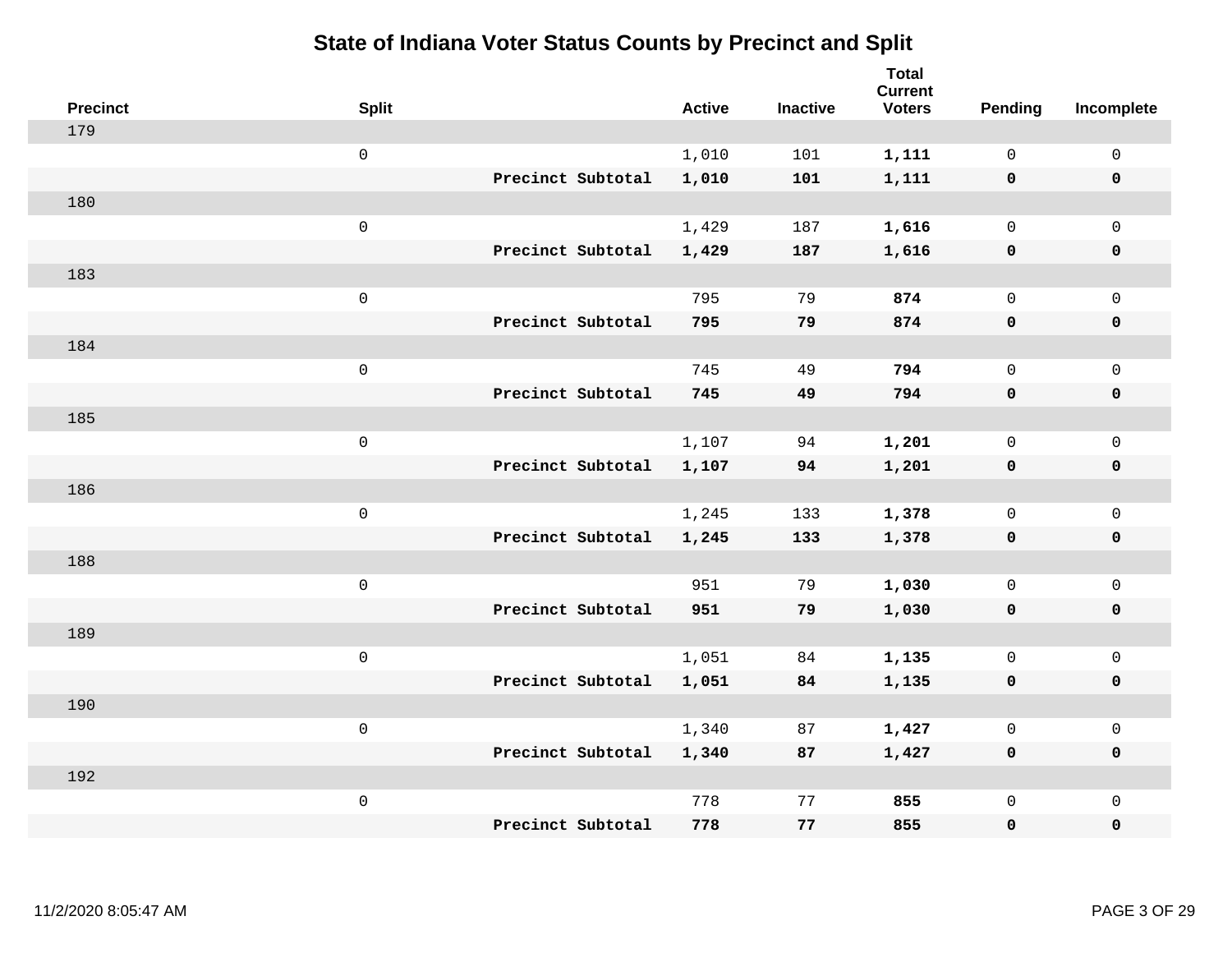| <b>Precinct</b> | <b>Split</b>        |                   | <b>Active</b> | <b>Inactive</b> | <b>Total</b><br><b>Current</b><br><b>Voters</b> | Pending      | Incomplete          |
|-----------------|---------------------|-------------------|---------------|-----------------|-------------------------------------------------|--------------|---------------------|
| 194             |                     |                   |               |                 |                                                 |              |                     |
|                 | $\mathsf{O}\xspace$ |                   | 1,218         | 88              | 1,306                                           | $\mathbf 0$  | $\mathsf{O}\xspace$ |
|                 |                     | Precinct Subtotal | 1,218         | 88              | 1,306                                           | $\mathbf 0$  | $\pmb{0}$           |
| 195             |                     |                   |               |                 |                                                 |              |                     |
|                 | $\mathsf 0$         |                   | 1,082         | 118             | 1,200                                           | $\mathbf 0$  | $\mathbf{0}$        |
|                 |                     | Precinct Subtotal | 1,082         | 118             | 1,200                                           | $\mathbf 0$  | $\pmb{0}$           |
| 196             |                     |                   |               |                 |                                                 |              |                     |
|                 | $\mathsf 0$         |                   | 8             | $\mathbf 0$     | 8                                               | $\mathsf{O}$ | $\mathsf{O}\xspace$ |
|                 |                     | Precinct Subtotal | 8             | $\mathbf 0$     | 8                                               | 0            | 0                   |
| 197             |                     |                   |               |                 |                                                 |              |                     |
|                 | $\mathsf 0$         |                   | 499           | 45              | 544                                             | $\mathsf{O}$ | $\mathsf{O}\xspace$ |
|                 |                     | Precinct Subtotal | 499           | 45              | 544                                             | $\mathbf 0$  | 0                   |
| 200             |                     |                   |               |                 |                                                 |              |                     |
|                 | $\mathsf 0$         |                   | 554           | 79              | 633                                             | $\mathbf 0$  | $\mathsf{O}\xspace$ |
|                 |                     | Precinct Subtotal | 554           | 79              | 633                                             | $\mathbf 0$  | 0                   |
| 203             |                     |                   |               |                 |                                                 |              |                     |
|                 | $\mathsf{O}\xspace$ |                   | 955           | 99              | 1,054                                           | $\mathsf{O}$ | $\mathsf{O}\xspace$ |
|                 |                     | Precinct Subtotal | 955           | 99              | 1,054                                           | $\mathbf 0$  | 0                   |
| 204             |                     |                   |               |                 |                                                 |              |                     |
|                 | $\mathsf 0$         |                   | 1,071         | 119             | 1,190                                           | $\mathbf 0$  | $\mathsf{O}$        |
|                 |                     | Precinct Subtotal | 1,071         | 119             | 1,190                                           | $\mathbf 0$  | 0                   |
| 205             |                     |                   |               |                 |                                                 |              |                     |
|                 | $\mathsf 0$         |                   | 1,330         | 153             | 1,483                                           | $\mathbf 0$  | $\mathsf{O}\xspace$ |
|                 |                     | Precinct Subtotal | 1,330         | 153             | 1,483                                           | 0            | 0                   |
| 207             |                     |                   |               |                 |                                                 |              |                     |
|                 | $\mathsf 0$         |                   | 1,168         | 167             | 1,335                                           | $\mathsf{O}$ | $\mathsf{O}\xspace$ |
|                 |                     | Precinct Subtotal | 1,168         | 167             | 1,335                                           | 0            | 0                   |
| 209             |                     |                   |               |                 |                                                 |              |                     |
|                 | $\mathsf 0$         |                   | 589           | 68              | 657                                             | $\mathsf{O}$ | $\mathsf{O}$        |
|                 |                     | Precinct Subtotal | 589           | 68              | 657                                             | 0            | 0                   |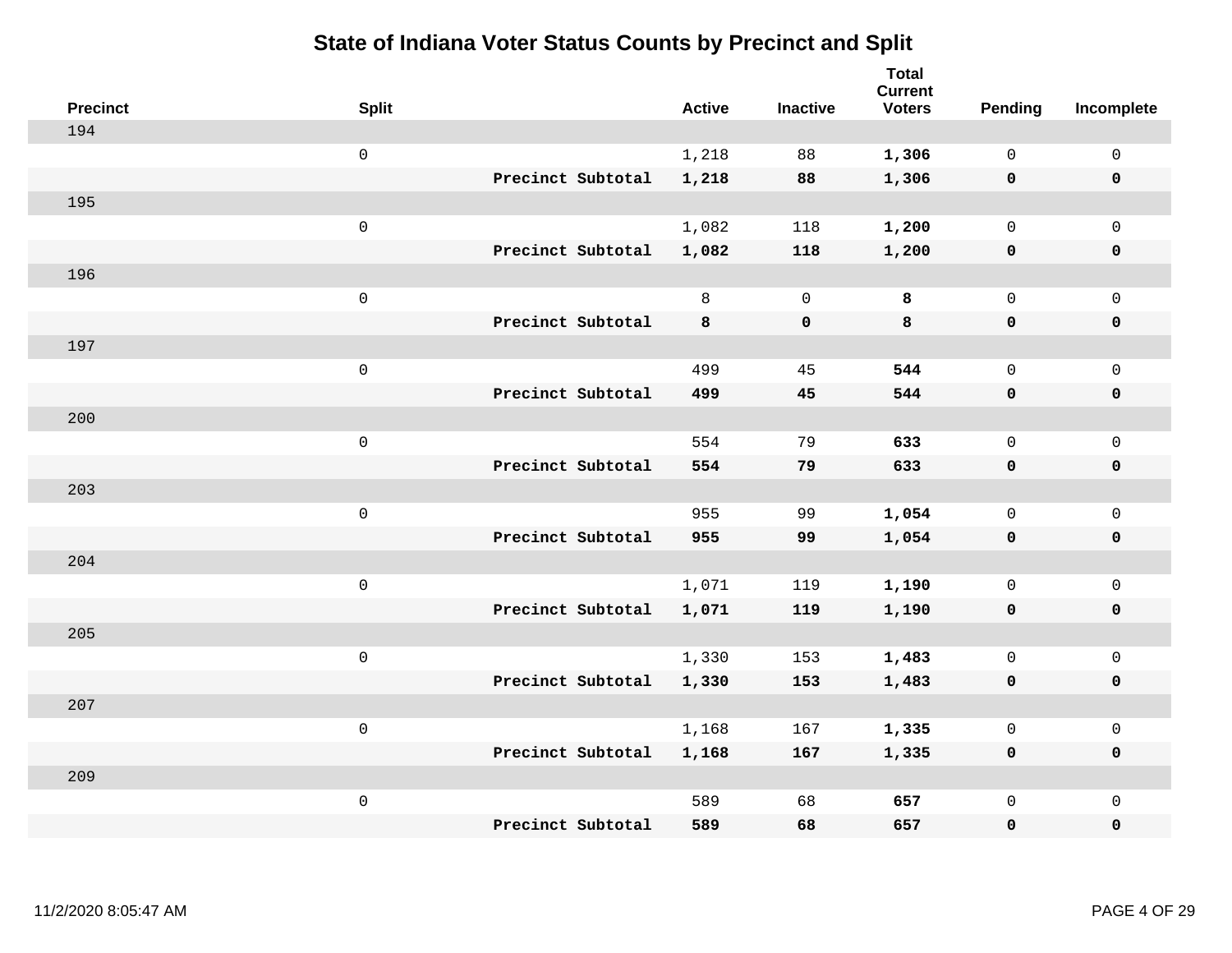| <b>Precinct</b> | <b>Split</b>        |                   | <b>Active</b> | <b>Inactive</b> | <b>Total</b><br><b>Current</b><br><b>Voters</b> | Pending      | Incomplete          |
|-----------------|---------------------|-------------------|---------------|-----------------|-------------------------------------------------|--------------|---------------------|
| 210             |                     |                   |               |                 |                                                 |              |                     |
|                 | $\mathsf{O}$        |                   | 960           | 133             | 1,093                                           | $\mathbf 0$  | $\mathsf{O}$        |
|                 |                     | Precinct Subtotal | 960           | 133             | 1,093                                           | $\mathbf 0$  | $\mathbf 0$         |
| 211             |                     |                   |               |                 |                                                 |              |                     |
|                 | $\mathsf{O}\xspace$ |                   | 580           | 40              | 620                                             | $\mathbf 0$  | $\mathsf{O}$        |
|                 |                     | Precinct Subtotal | 580           | 40              | 620                                             | 0            | 0                   |
| 212             |                     |                   |               |                 |                                                 |              |                     |
|                 | $\mathsf{O}\xspace$ |                   | 549           | 66              | 615                                             | $\mathbf 0$  | $\mathsf{O}\xspace$ |
|                 |                     | Precinct Subtotal | 549           | 66              | 615                                             | 0            | 0                   |
| 213             |                     |                   |               |                 |                                                 |              |                     |
|                 | $\mathsf{O}\xspace$ |                   | 866           | 529             | 1,395                                           | $\mathbf 0$  | $\mathsf{O}\xspace$ |
|                 |                     | Precinct Subtotal | 866           | 529             | 1,395                                           | $\mathbf 0$  | 0                   |
| 214             |                     |                   |               |                 |                                                 |              |                     |
|                 | $\mathsf{O}\xspace$ |                   | 465           | 81              | 546                                             | $\mathbf 0$  | $\mathbf 0$         |
|                 |                     | Precinct Subtotal | 465           | 81              | 546                                             | 0            | 0                   |
| 216             |                     |                   |               |                 |                                                 |              |                     |
|                 | $\mathsf 0$         |                   | 311           | 114             | 425                                             | $\mathsf{O}$ | $\mathsf{O}$        |
|                 |                     | Precinct Subtotal | 311           | 114             | 425                                             | 0            | 0                   |
| 217             |                     |                   |               |                 |                                                 |              |                     |
|                 | $\mathsf 0$         |                   | 765           | 68              | 833                                             | $\mathsf{O}$ | $\mathsf{O}$        |
|                 |                     | Precinct Subtotal | 765           | 68              | 833                                             | 0            | 0                   |
| 218             |                     |                   |               |                 |                                                 |              |                     |
|                 | $\mathsf{O}\xspace$ |                   | 976           | 85              | 1,061                                           | $\mathsf{O}$ | $\mathsf{O}\xspace$ |
|                 |                     | Precinct Subtotal | 976           | 85              | 1,061                                           | 0            | 0                   |
| 255             |                     |                   |               |                 |                                                 |              |                     |
|                 | $\mathsf 0$         |                   | 929           | 85              | 1,014                                           | 0            | $\mathsf 0$         |
|                 |                     | Precinct Subtotal | 929           | 85              | 1,014                                           | $\mathbf 0$  | 0                   |
| 256             |                     |                   |               |                 |                                                 |              |                     |
|                 | $\mathsf 0$         |                   | 904           | 72              | 976                                             | $\mathsf{O}$ | $\mathsf{O}$        |
|                 |                     | Precinct Subtotal | 904           | 72              | 976                                             | 0            | 0                   |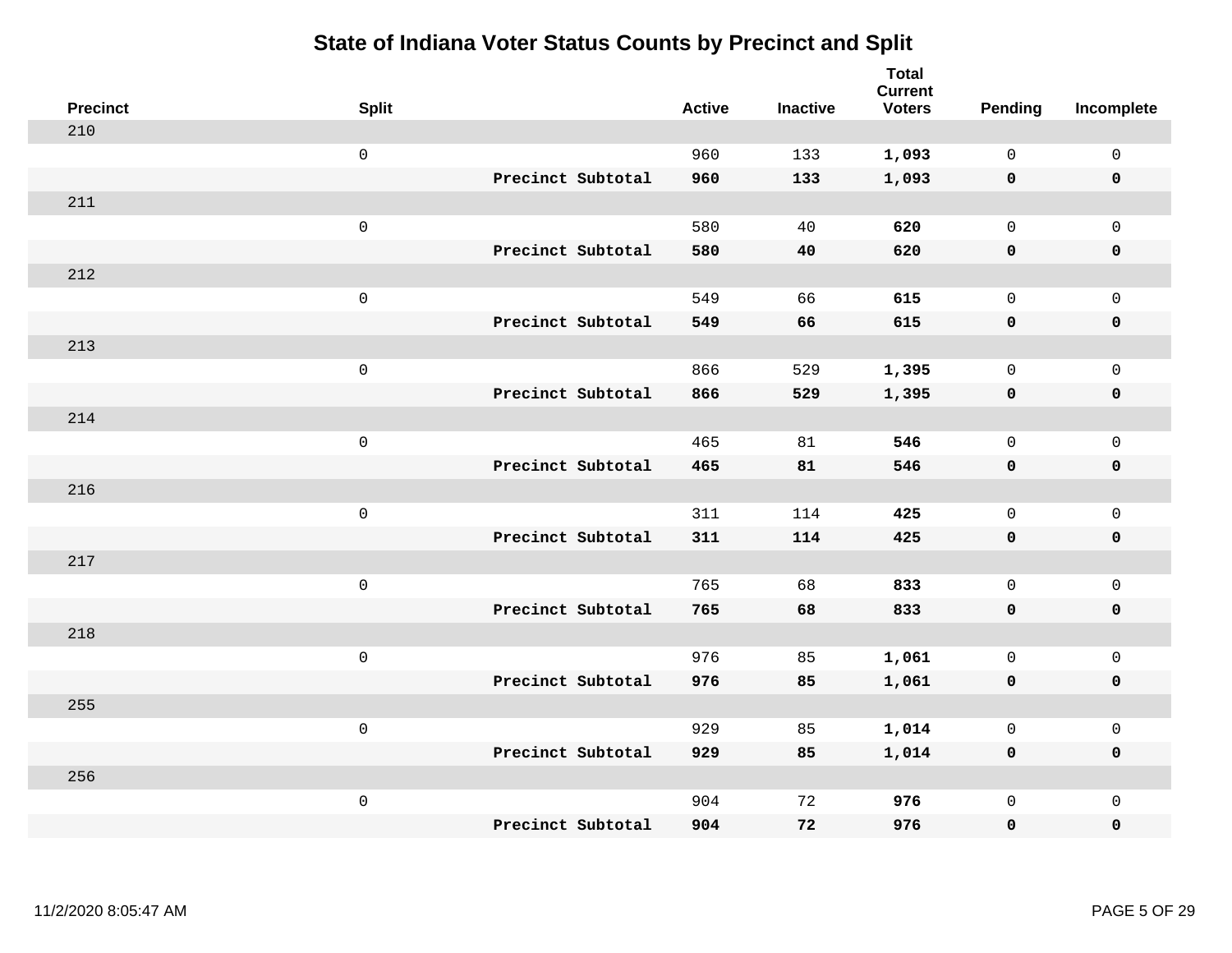| <b>Precinct</b> | <b>Split</b>        |                   | <b>Active</b> | <b>Inactive</b> | <b>Total</b><br><b>Current</b><br><b>Voters</b> | <b>Pending</b> | Incomplete          |
|-----------------|---------------------|-------------------|---------------|-----------------|-------------------------------------------------|----------------|---------------------|
| 257             |                     |                   |               |                 |                                                 |                |                     |
|                 | $\mathsf{O}$        |                   | 1,426         | 172             | 1,598                                           | $\mathbf{0}$   | $\mathbf 0$         |
|                 |                     | Precinct Subtotal | 1,426         | 172             | 1,598                                           | $\mathbf 0$    | $\mathbf 0$         |
| 259             |                     |                   |               |                 |                                                 |                |                     |
|                 | $\mathsf 0$         |                   | 593           | 81              | 674                                             | $\mathsf{O}$   | $\mathsf{O}$        |
|                 |                     | Precinct Subtotal | 593           | 81              | 674                                             | 0              | $\pmb{0}$           |
| 260             |                     |                   |               |                 |                                                 |                |                     |
|                 | $\mathsf 0$         |                   | 1,496         | 171             | 1,667                                           | $\mathbf{0}$   | $\mathsf{O}$        |
|                 |                     | Precinct Subtotal | 1,496         | 171             | 1,667                                           | 0              | $\mathbf 0$         |
| 261             |                     |                   |               |                 |                                                 |                |                     |
|                 | $\mathsf{O}\xspace$ |                   | 679           | 69              | 748                                             | $\mathbf{0}$   | $\mathbf 0$         |
|                 |                     | Precinct Subtotal | 679           | 69              | 748                                             | $\mathbf 0$    | $\mathbf 0$         |
| 262             |                     |                   |               |                 |                                                 |                |                     |
|                 | $\mathsf{O}\xspace$ |                   | 272           | 22              | 294                                             | $\mathbf 0$    | $\mathbf{0}$        |
|                 |                     | Precinct Subtotal | 272           | 22              | 294                                             | 0              | $\mathbf 0$         |
| 270             |                     |                   |               |                 |                                                 |                |                     |
|                 | $\mathsf 0$         |                   | 548           | 47              | 595                                             | 0              | $\mathsf{O}$        |
|                 |                     | Precinct Subtotal | 548           | 47              | 595                                             | 0              | $\pmb{0}$           |
| 285             |                     |                   |               |                 |                                                 |                |                     |
|                 | $\mathsf 0$         |                   | 1,552         | 134             | 1,686                                           | $\mathsf{O}$   | $\mathsf{O}$        |
|                 |                     | Precinct Subtotal | 1,552         | 134             | 1,686                                           | 0              | $\mathbf 0$         |
| 287             |                     |                   |               |                 |                                                 |                |                     |
|                 | $\mathsf{O}\xspace$ |                   | 987           | 119             | 1,106                                           | 0              | $\mathsf{O}\xspace$ |
|                 |                     | Precinct Subtotal | 987           | 119             | 1,106                                           | 0              | $\mathbf 0$         |
| 288             |                     |                   |               |                 |                                                 |                |                     |
|                 | $\mathsf 0$         |                   | 937           | 118             | 1,055                                           | 0              | $\mathsf 0$         |
|                 |                     | Precinct Subtotal | 937           | 118             | 1,055                                           | 0              | $\mathbf 0$         |
| 289             |                     |                   |               |                 |                                                 |                |                     |
|                 | $\mathbf 0$         |                   | 1,231         | 163             | 1,394                                           | 0              | $\mathsf{O}$        |
|                 |                     | Precinct Subtotal | 1,231         | 163             | 1,394                                           | 0              | $\mathbf 0$         |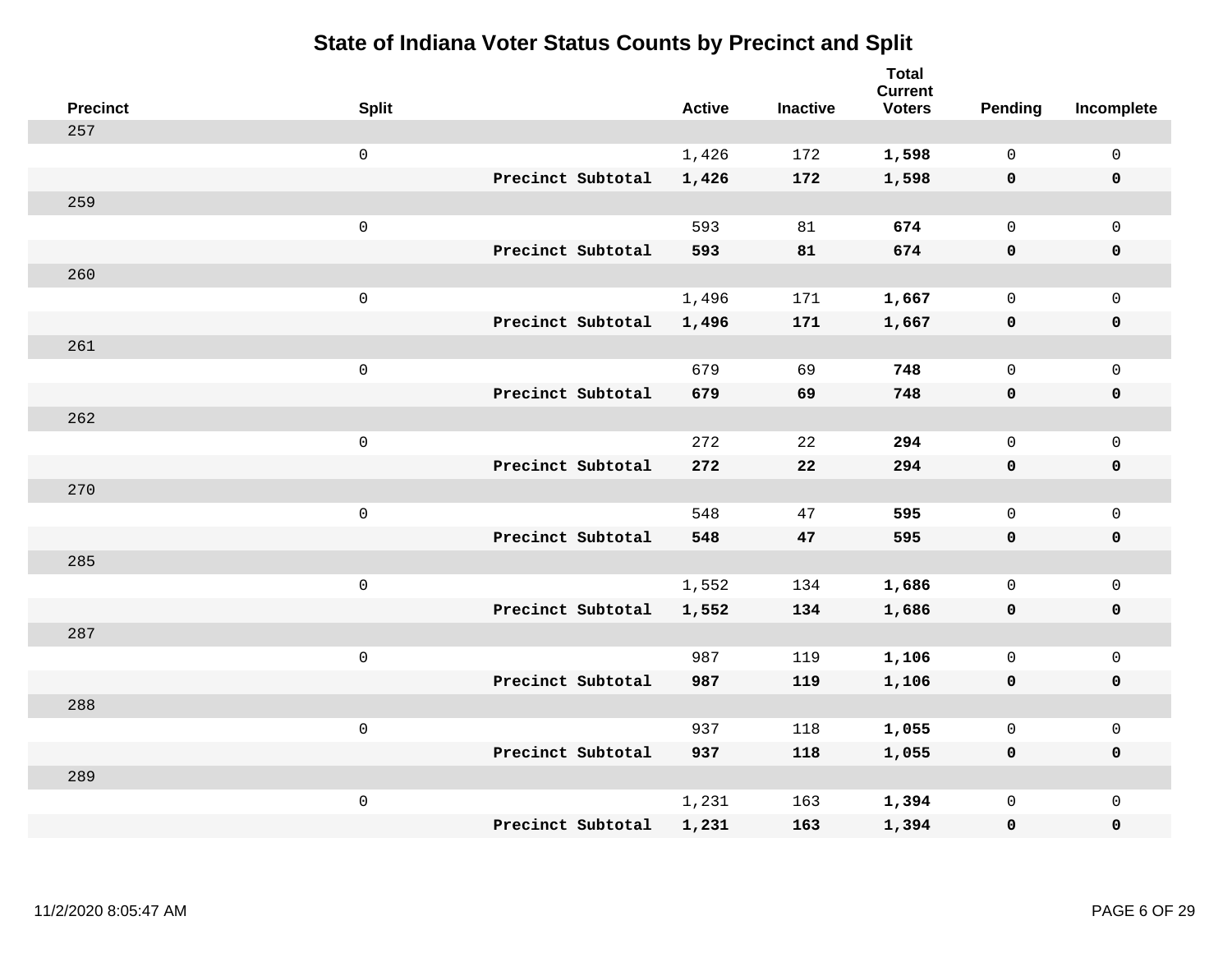| <b>Precinct</b> | <b>Split</b>        |                   | <b>Active</b> | <b>Inactive</b> | <b>Total</b><br><b>Current</b><br><b>Voters</b> | <b>Pending</b> | Incomplete          |
|-----------------|---------------------|-------------------|---------------|-----------------|-------------------------------------------------|----------------|---------------------|
| 290             |                     |                   |               |                 |                                                 |                |                     |
|                 | $\mathsf{O}\xspace$ |                   | 630           | 79              | 709                                             | $\mathbf 0$    | $\mathbf 0$         |
|                 |                     | Precinct Subtotal | 630           | 79              | 709                                             | $\mathbf 0$    | $\mathbf 0$         |
| 291             |                     |                   |               |                 |                                                 |                |                     |
|                 | $\mathbf 0$         |                   | 590           | 39              | 629                                             | $\mathbf 0$    | $\mathbf 0$         |
|                 |                     | Precinct Subtotal | 590           | 39              | 629                                             | $\mathbf 0$    | $\pmb{0}$           |
| 292             |                     |                   |               |                 |                                                 |                |                     |
|                 | $\mathsf 0$         |                   | 527           | 137             | 664                                             | $\mathbf 0$    | $\mathbf 0$         |
|                 |                     | Precinct Subtotal | 527           | 137             | 664                                             | $\mathbf 0$    | $\mathbf 0$         |
| 293             |                     |                   |               |                 |                                                 |                |                     |
|                 | $\mathbf 0$         |                   | 1,023         | 110             | 1,133                                           | $\mathbf 0$    | $\mathbf 0$         |
|                 |                     | Precinct Subtotal | 1,023         | 110             | 1,133                                           | $\mathbf 0$    | $\mathbf 0$         |
| 294             |                     |                   |               |                 |                                                 |                |                     |
|                 | $\mathsf 0$         |                   | 362           | 26              | 388                                             | $\Omega$       | $\mathbf{0}$        |
|                 |                     | Precinct Subtotal | 362           | 26              | 388                                             | $\mathbf 0$    | $\mathbf 0$         |
| 296             |                     |                   |               |                 |                                                 |                |                     |
|                 | $\mathbf 0$         |                   | 734           | 105             | 839                                             | $\mathbf 0$    | $\mathsf{O}\xspace$ |
|                 |                     | Precinct Subtotal | 734           | 105             | 839                                             | $\mathbf 0$    | $\mathbf 0$         |
| 297             |                     |                   |               |                 |                                                 |                |                     |
|                 | $\mathbf 0$         |                   | 844           | 93              | 937                                             | $\mathbf 0$    | $\mathsf{O}\xspace$ |
|                 |                     | Precinct Subtotal | 844           | 93              | 937                                             | $\mathbf 0$    | $\mathbf 0$         |
| 298             |                     |                   |               |                 |                                                 |                |                     |
|                 | $\mathbf 0$         |                   | 546           | 48              | 594                                             | $\mathbf 0$    | $\mathsf{O}\xspace$ |
|                 |                     | Precinct Subtotal | 546           | 48              | 594                                             | $\mathbf 0$    | $\mathbf 0$         |
| 303             |                     |                   |               |                 |                                                 |                |                     |
|                 | $\mathsf 0$         |                   | 1,447         | 156             | 1,603                                           | 0              | $\mathsf 0$         |
|                 |                     | Precinct Subtotal | 1,447         | 156             | 1,603                                           | $\mathbf 0$    | $\mathbf 0$         |
| 304             |                     |                   |               |                 |                                                 |                |                     |
|                 | $\mathbf 0$         |                   | 607           | 228             | 835                                             | $\mathsf{O}$   | $\mathbf 0$         |
|                 |                     | Precinct Subtotal | 607           | 228             | 835                                             | $\mathbf 0$    | $\pmb{0}$           |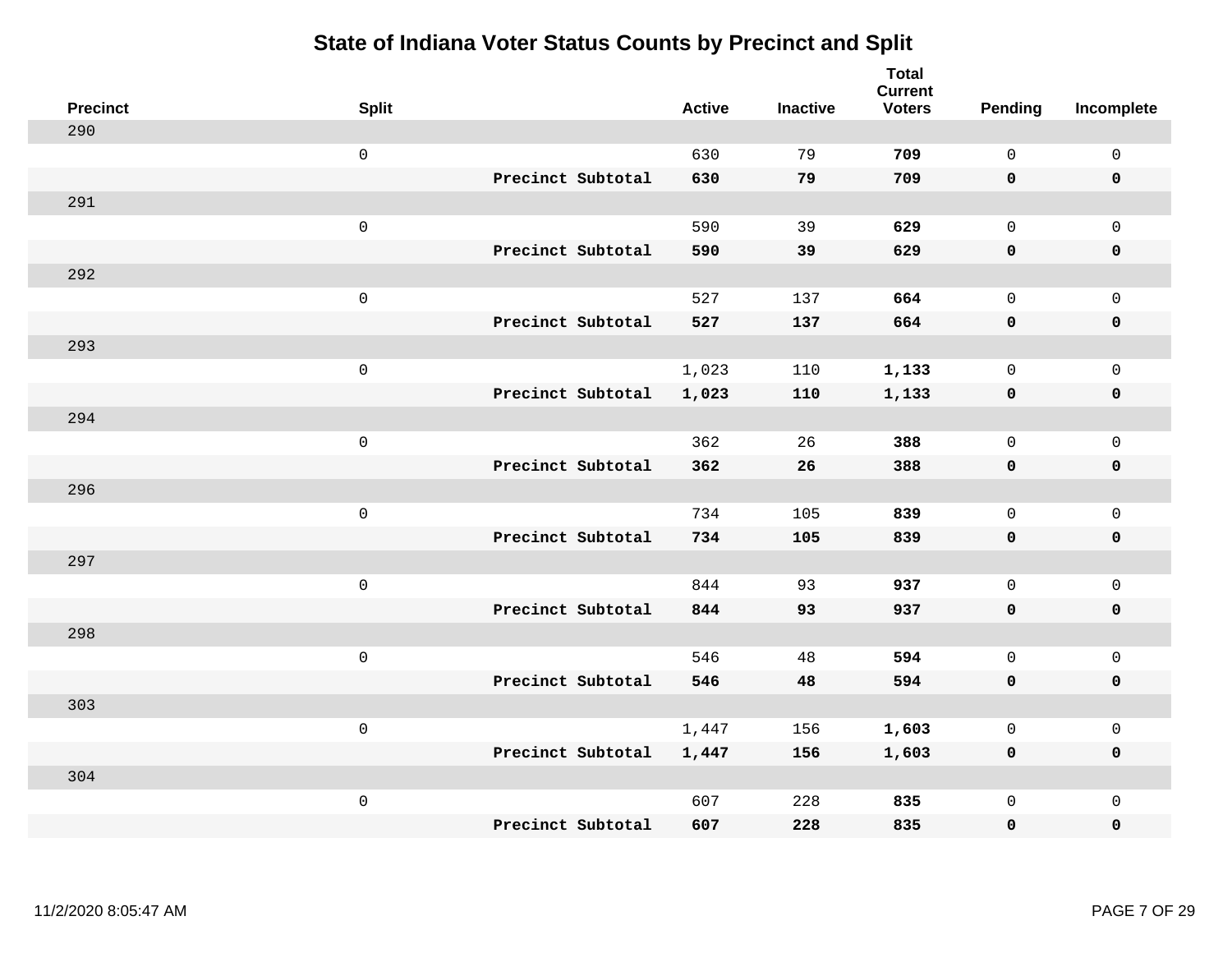| <b>Precinct</b> | <b>Split</b>        |                   | <b>Active</b> | <b>Inactive</b> | <b>Total</b><br><b>Current</b><br><b>Voters</b> | Pending      | Incomplete          |
|-----------------|---------------------|-------------------|---------------|-----------------|-------------------------------------------------|--------------|---------------------|
| 306             |                     |                   |               |                 |                                                 |              |                     |
|                 | $\mathsf{O}$        |                   | 1,421         | 205             | 1,626                                           | $\mathbf 0$  | $\mathsf{O}\xspace$ |
|                 |                     | Precinct Subtotal | 1,421         | 205             | 1,626                                           | $\mathbf 0$  | 0                   |
| 307             |                     |                   |               |                 |                                                 |              |                     |
|                 | $\mathsf{O}\xspace$ |                   | 800           | 77              | 877                                             | $\mathsf{O}$ | $\mathsf{O}$        |
|                 |                     | Precinct Subtotal | 800           | 77              | 877                                             | 0            | 0                   |
| 309             |                     |                   |               |                 |                                                 |              |                     |
|                 | $\mathbf 0$         |                   | 1,144         | 174             | 1,318                                           | $\mathbf 0$  | $\mathsf{O}\xspace$ |
|                 |                     | Precinct Subtotal | 1,144         | 174             | 1,318                                           | $\mathbf 0$  | 0                   |
| 310             |                     |                   |               |                 |                                                 |              |                     |
|                 | $\mathsf{O}\xspace$ |                   | 1,193         | 325             | 1,518                                           | $\mathbf 0$  | $\mathsf{O}$        |
|                 |                     | Precinct Subtotal | 1,193         | 325             | 1,518                                           | $\mathbf 0$  | 0                   |
| 311             |                     |                   |               |                 |                                                 |              |                     |
|                 | $\mathbf 0$         |                   | 944           | 144             | 1,088                                           | $\mathbf 0$  | $\mathbf 0$         |
|                 |                     | Precinct Subtotal | 944           | 144             | 1,088                                           | $\mathbf 0$  | 0                   |
| 312             |                     |                   |               |                 |                                                 |              |                     |
|                 | $\mathsf{O}\xspace$ |                   | 991           | 90              | 1,081                                           | $\mathbf 0$  | $\mathsf{O}$        |
|                 |                     | Precinct Subtotal | 991           | 90              | 1,081                                           | $\mathbf 0$  | 0                   |
| 313             |                     |                   |               |                 |                                                 |              |                     |
|                 | $\mathbf 0$         |                   | 615           | 124             | 739                                             | $\mathbf 0$  | $\mathsf{O}$        |
|                 |                     | Precinct Subtotal | 615           | 124             | 739                                             | 0            | 0                   |
| 314             |                     |                   |               |                 |                                                 |              |                     |
|                 | $\mathbf 0$         |                   | 1,012         | 165             | 1,177                                           | $\mathsf{O}$ | $\mathsf{O}$        |
|                 |                     | Precinct Subtotal | 1,012         | 165             | 1,177                                           | 0            | 0                   |
| 315             |                     |                   |               |                 |                                                 |              |                     |
|                 | $\mathbf 0$         |                   | 796           | 85              | 881                                             | $\mathsf{O}$ | $\mathsf{O}$        |
|                 |                     | Precinct Subtotal | 796           | 85              | 881                                             | 0            | 0                   |
| 316             |                     |                   |               |                 |                                                 |              |                     |
|                 | $\mathbf 0$         |                   | 979           | 50              | 1,029                                           | $\mathsf{O}$ | $\mathsf{O}$        |
|                 |                     | Precinct Subtotal | 979           | 50              | 1,029                                           | 0            | 0                   |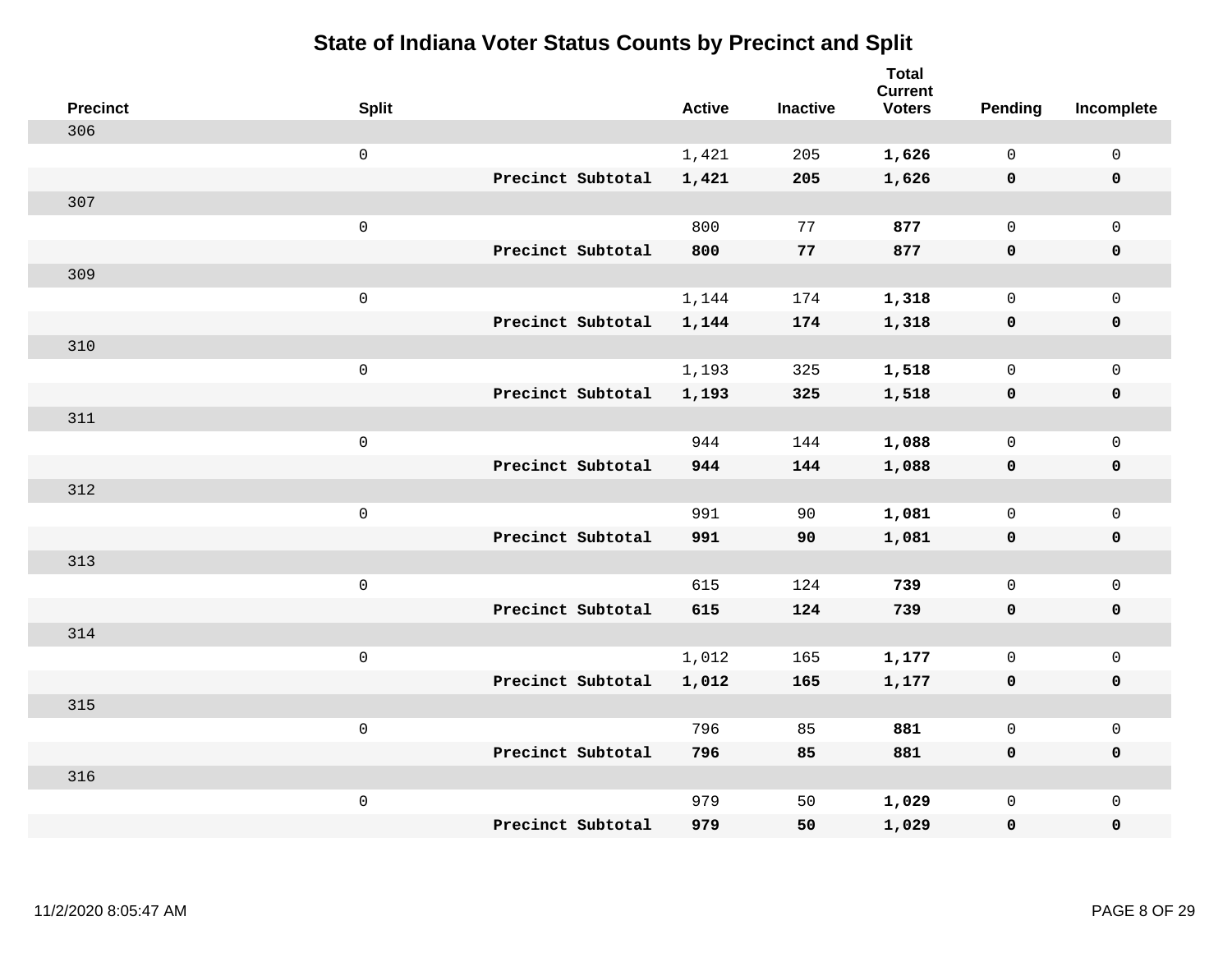| <b>Precinct</b> | <b>Split</b>        |                   | <b>Active</b> | <b>Inactive</b> | <b>Total</b><br><b>Current</b><br><b>Voters</b> | Pending      | Incomplete          |
|-----------------|---------------------|-------------------|---------------|-----------------|-------------------------------------------------|--------------|---------------------|
| 318             |                     |                   |               |                 |                                                 |              |                     |
|                 | $\mathsf{O}\xspace$ |                   | 1,019         | 91              | 1,110                                           | $\mathbf 0$  | $\mathsf{O}\xspace$ |
|                 |                     | Precinct Subtotal | 1,019         | 91              | 1,110                                           | $\mathbf 0$  | $\pmb{0}$           |
| 319             |                     |                   |               |                 |                                                 |              |                     |
|                 | $\mathsf 0$         |                   | 996           | 91              | 1,087                                           | $\mathbf 0$  | $\mathbf{0}$        |
|                 |                     | Precinct Subtotal | 996           | 91              | 1,087                                           | $\mathbf 0$  | $\pmb{0}$           |
| 320             |                     |                   |               |                 |                                                 |              |                     |
|                 | $\mathsf 0$         |                   | 950           | 90              | 1,040                                           | $\mathsf{O}$ | $\mathsf{O}$        |
|                 |                     | Precinct Subtotal | 950           | 90              | 1,040                                           | 0            | 0                   |
| 321             |                     |                   |               |                 |                                                 |              |                     |
|                 | $\mathsf 0$         |                   | 788           | 90              | 878                                             | $\mathbf 0$  | $\mathsf{O}\xspace$ |
|                 |                     | Precinct Subtotal | 788           | 90              | 878                                             | $\mathbf 0$  | 0                   |
| 322             |                     |                   |               |                 |                                                 |              |                     |
|                 | $\mathsf 0$         |                   | 1,595         | 179             | 1,774                                           | $\mathbf 0$  | $\mathsf{O}\xspace$ |
|                 |                     | Precinct Subtotal | 1,595         | 179             | 1,774                                           | 0            | 0                   |
| 323             |                     |                   |               |                 |                                                 |              |                     |
|                 | $\mathsf{O}\xspace$ |                   | 919           | 245             | 1,164                                           | $\mathbf 0$  | $\mathsf{O}\xspace$ |
|                 |                     | Precinct Subtotal | 919           | 245             | 1,164                                           | $\mathbf 0$  | 0                   |
| 327             |                     |                   |               |                 |                                                 |              |                     |
|                 | $\mathsf 0$         |                   | 659           | 120             | 779                                             | $\mathbf 0$  | $\mathsf{O}$        |
|                 |                     | Precinct Subtotal | 659           | 120             | 779                                             | 0            | 0                   |
| 360             |                     |                   |               |                 |                                                 |              |                     |
|                 | $\mathsf 0$         |                   | 990           | 169             | 1,159                                           | $\mathbf 0$  | $\mathsf{O}\xspace$ |
|                 |                     | Precinct Subtotal | 990           | 169             | 1,159                                           | 0            | 0                   |
| 364             |                     |                   |               |                 |                                                 |              |                     |
|                 | $\mathsf 0$         |                   | 619           | 75              | 694                                             | $\mathbf 0$  | $\mathsf{O}\xspace$ |
|                 |                     | Precinct Subtotal | 619           | 75              | 694                                             | 0            | 0                   |
| 366             |                     |                   |               |                 |                                                 |              |                     |
|                 | $\mathsf 0$         |                   | 879           | 98              | 977                                             | $\mathsf{O}$ | $\mathsf{O}$        |
|                 |                     | Precinct Subtotal | 879           | 98              | 977                                             | 0            | 0                   |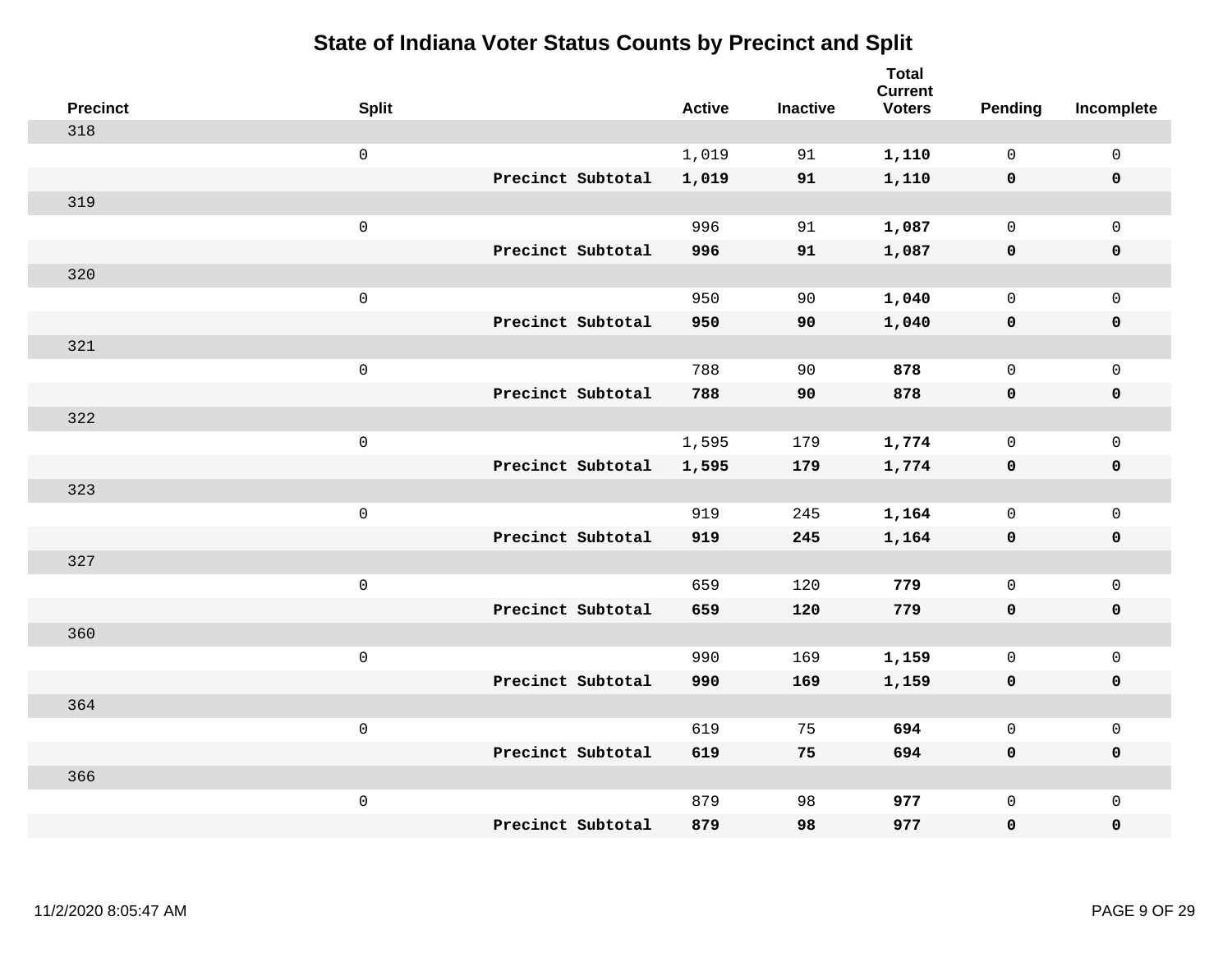| <b>Precinct</b> | <b>Split</b>        |                   | <b>Active</b> | <b>Inactive</b> | <b>Total</b><br><b>Current</b><br><b>Voters</b> | <b>Pending</b> | Incomplete          |
|-----------------|---------------------|-------------------|---------------|-----------------|-------------------------------------------------|----------------|---------------------|
| 367             |                     |                   |               |                 |                                                 |                |                     |
|                 | $\mathsf{O}\xspace$ |                   | 740           | 52              | 792                                             | $\mathsf{O}$   | $\mathsf 0$         |
|                 |                     | Precinct Subtotal | 740           | 52              | 792                                             | $\mathbf 0$    | $\mathbf 0$         |
| 368             |                     |                   |               |                 |                                                 |                |                     |
|                 | $\mathbf 0$         |                   | 1,059         | 143             | 1,202                                           | $\mathbf 0$    | $\mathbf 0$         |
|                 |                     | Precinct Subtotal | 1,059         | 143             | 1,202                                           | $\mathbf 0$    | $\mathbf 0$         |
| 370             |                     |                   |               |                 |                                                 |                |                     |
|                 | $\mathsf 0$         |                   | 1,641         | 138             | 1,779                                           | $\mathbf 0$    | $\mathsf{O}\xspace$ |
|                 |                     | Precinct Subtotal | 1,641         | 138             | 1,779                                           | $\mathbf 0$    | $\mathbf 0$         |
| 371             |                     |                   |               |                 |                                                 |                |                     |
|                 | $\mathbf 0$         |                   | 1,204         | 116             | 1,320                                           | $\mathsf{O}$   | $\mathbf 0$         |
|                 |                     | Precinct Subtotal | 1,204         | 116             | 1,320                                           | $\mathbf 0$    | $\mathbf 0$         |
| 373             |                     |                   |               |                 |                                                 |                |                     |
|                 | $\mathbf 0$         |                   | 39            | 3               | 42                                              | $\mathbf 0$    | $\mathsf{O}\xspace$ |
|                 |                     | Precinct Subtotal | 39            | $\mathbf{3}$    | 42                                              | $\mathbf 0$    | $\mathbf 0$         |
| 399             |                     |                   |               |                 |                                                 |                |                     |
|                 | $\mathbf 0$         |                   | 901           | 87              | 988                                             | $\mathbf 0$    | $\mathsf{O}\xspace$ |
|                 |                     | Precinct Subtotal | 901           | 87              | 988                                             | $\mathbf 0$    | $\mathbf 0$         |
| 410             |                     |                   |               |                 |                                                 |                |                     |
|                 | $\mathbf 0$         |                   | 1,037         | 111             | 1,148                                           | 0              | $\mathbf 0$         |
|                 |                     | Precinct Subtotal | 1,037         | 111             | 1,148                                           | 0              | 0                   |
| 411             |                     |                   |               |                 |                                                 |                |                     |
|                 | $\mathbf 0$         |                   | 801           | 125             | 926                                             | $\mathbf 0$    | $\mathbf 0$         |
|                 |                     | Precinct Subtotal | 801           | 125             | 926                                             | $\mathbf 0$    | $\pmb{0}$           |
| 415             |                     |                   |               |                 |                                                 |                |                     |
|                 | $\mathbf 0$         |                   | 879           | 178             | 1,057                                           | $\mathbf 0$    | $\mathbf 0$         |
|                 |                     | Precinct Subtotal | 879           | 178             | 1,057                                           | $\mathbf 0$    | $\mathbf 0$         |
| 418             |                     |                   |               |                 |                                                 |                |                     |
|                 | $\mathbf 0$         |                   | 649           | 54              | 703                                             | $\mathsf{O}$   | $\mathbf 0$         |
|                 |                     | Precinct Subtotal | 649           | 54              | 703                                             | 0              | $\pmb{0}$           |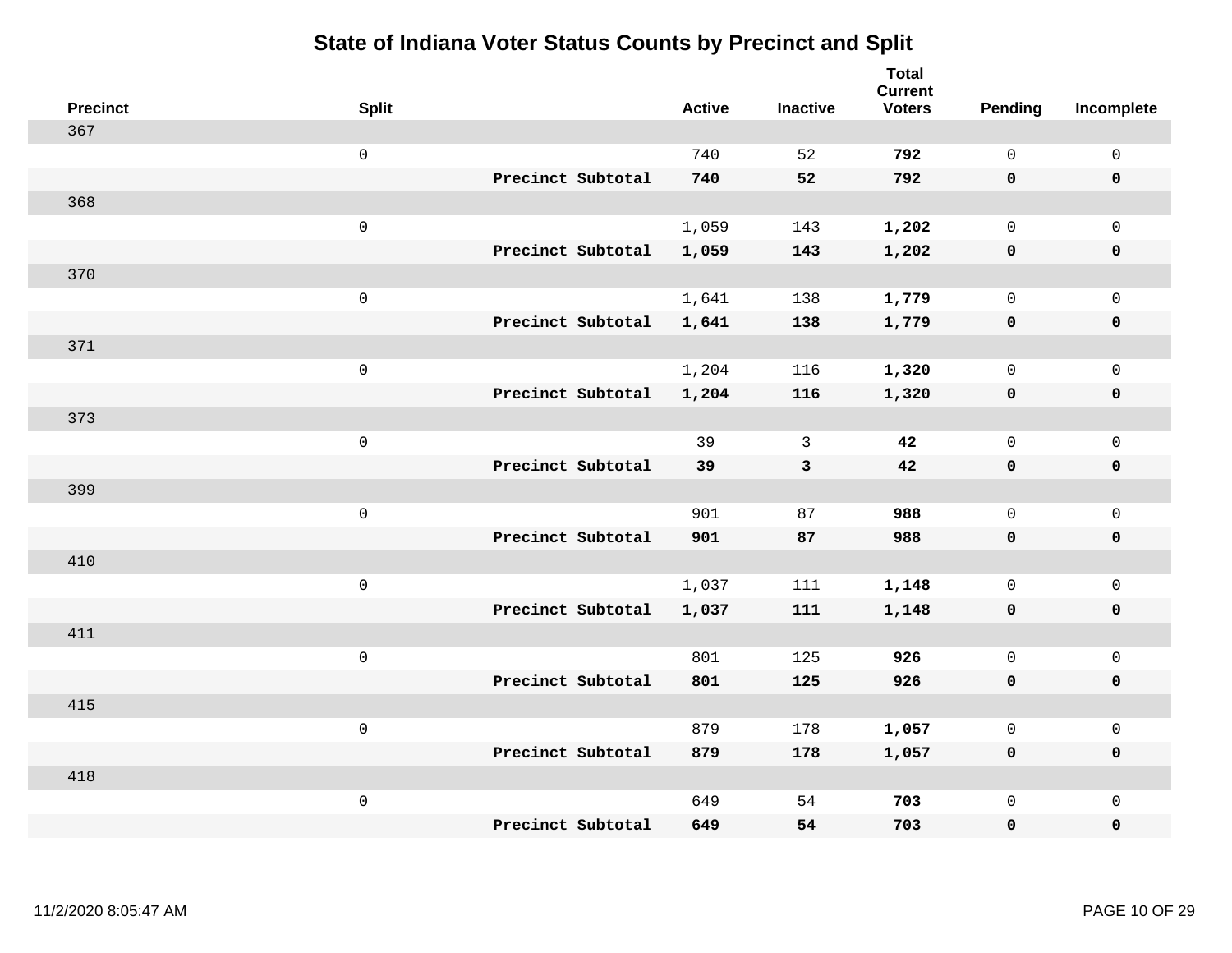| <b>Precinct</b> | <b>Split</b> |                   | <b>Active</b> | <b>Inactive</b> | <b>Total</b><br><b>Current</b><br><b>Voters</b> | Pending      | Incomplete          |
|-----------------|--------------|-------------------|---------------|-----------------|-------------------------------------------------|--------------|---------------------|
| 452             |              |                   |               |                 |                                                 |              |                     |
|                 | $\mathbf 0$  |                   | 1,730         | 193             | 1,923                                           | $\mathbf 0$  | $\mathsf{O}$        |
|                 |              | Precinct Subtotal | 1,730         | 193             | 1,923                                           | $\mathbf 0$  | $\mathbf 0$         |
| 454             |              |                   |               |                 |                                                 |              |                     |
|                 | $\mathbf 0$  |                   | 1,449         | 157             | 1,606                                           | $\mathbf 0$  | $\mathsf{O}$        |
|                 |              | Precinct Subtotal | 1,449         | 157             | 1,606                                           | 0            | 0                   |
| 456             |              |                   |               |                 |                                                 |              |                     |
|                 | $\mathbf 0$  |                   | 814           | 204             | 1,018                                           | $\mathbf 0$  | $\mathsf{O}\xspace$ |
|                 |              | Precinct Subtotal | 814           | 204             | 1,018                                           | 0            | 0                   |
| 457             |              |                   |               |                 |                                                 |              |                     |
|                 | $\mathbf 0$  |                   | 1,402         | 183             | 1,585                                           | $\mathbf 0$  | $\mathsf{O}\xspace$ |
|                 |              | Precinct Subtotal | 1,402         | 183             | 1,585                                           | $\mathbf 0$  | 0                   |
| 459             |              |                   |               |                 |                                                 |              |                     |
|                 | $\mathbf 0$  |                   | 781           | 49              | 830                                             | $\mathbf 0$  | $\mathbf 0$         |
|                 |              | Precinct Subtotal | 781           | 49              | 830                                             | 0            | 0                   |
| 460             |              |                   |               |                 |                                                 |              |                     |
|                 | $\mathbf 0$  |                   | 805           | 115             | 920                                             | $\mathsf{O}$ | $\mathsf{O}$        |
|                 |              | Precinct Subtotal | 805           | 115             | 920                                             | 0            | 0                   |
| 461             |              |                   |               |                 |                                                 |              |                     |
|                 | $\mathbf 0$  |                   | 29            | 5               | 34                                              | $\mathsf{O}$ | $\mathsf{O}$        |
|                 |              | Precinct Subtotal | 29            | 5               | 34                                              | 0            | 0                   |
| 468             |              |                   |               |                 |                                                 |              |                     |
|                 | $\mathbf 0$  |                   | 851           | 68              | 919                                             | $\mathsf{O}$ | $\mathsf{O}\xspace$ |
|                 |              | Precinct Subtotal | 851           | 68              | 919                                             | 0            | 0                   |
| 469             |              |                   |               |                 |                                                 |              |                     |
|                 | $\mathbf 0$  |                   | 577           | 68              | 645                                             | $\mathbf 0$  | $\mathsf{O}\xspace$ |
|                 |              | Precinct Subtotal | 577           | 68              | 645                                             | 0            | 0                   |
| 470             |              |                   |               |                 |                                                 |              |                     |
|                 | $\mathbf 0$  |                   | 953           | 85              | 1,038                                           | $\mathsf{O}$ | $\mathsf{O}$        |
|                 |              | Precinct Subtotal | 953           | 85              | 1,038                                           | 0            | 0                   |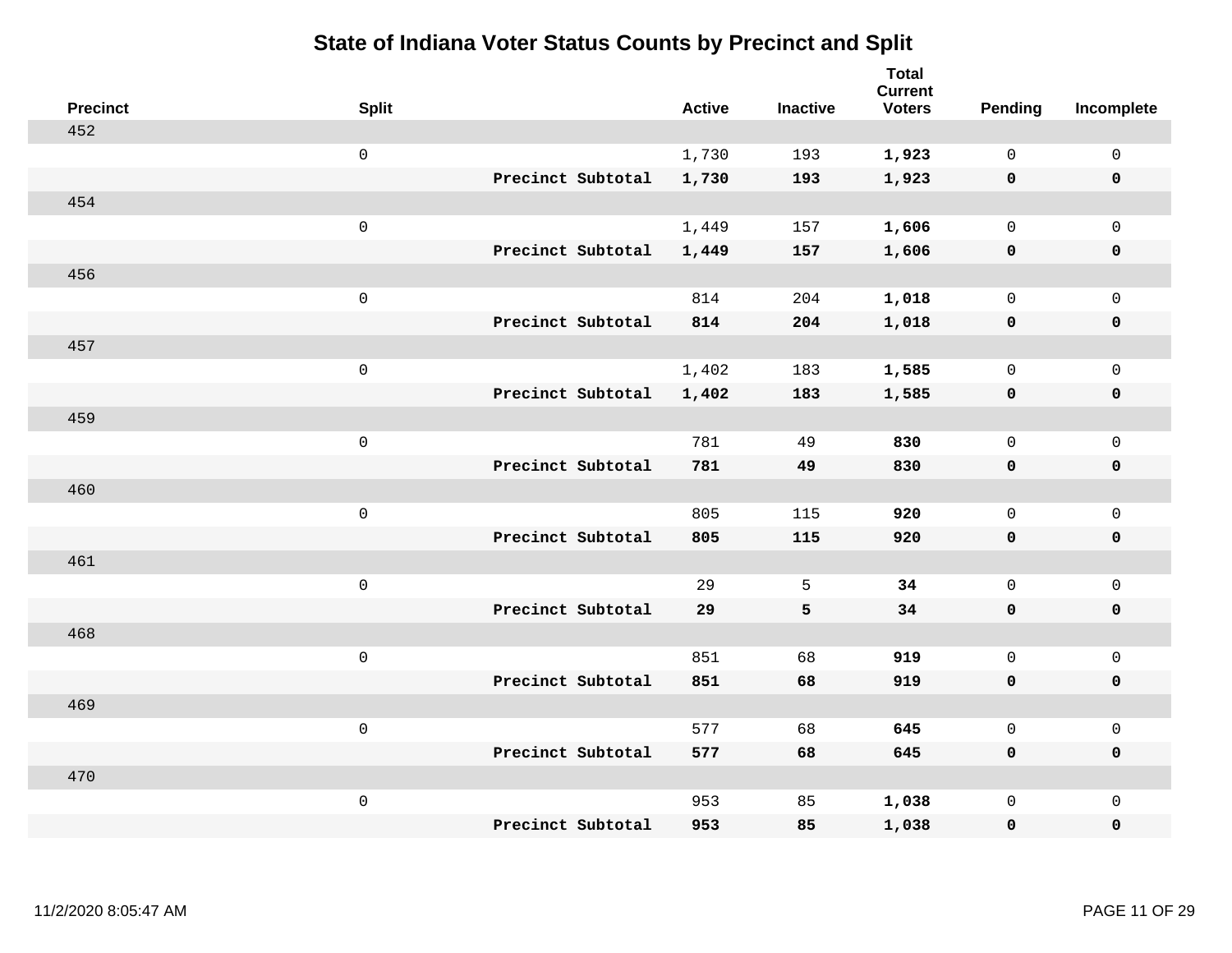| <b>Precinct</b> | <b>Split</b>        |                   | <b>Active</b> | <b>Inactive</b> | <b>Total</b><br><b>Current</b><br><b>Voters</b> | Pending      | Incomplete          |
|-----------------|---------------------|-------------------|---------------|-----------------|-------------------------------------------------|--------------|---------------------|
| 471             |                     |                   |               |                 |                                                 |              |                     |
|                 | $\mathsf 0$         |                   | 693           | 113             | 806                                             | $\mathbf 0$  | $\mathsf{O}\xspace$ |
|                 |                     | Precinct Subtotal | 693           | 113             | 806                                             | $\mathbf 0$  | $\mathbf 0$         |
| 472             |                     |                   |               |                 |                                                 |              |                     |
|                 | $\mathsf 0$         |                   | 891           | 108             | 999                                             | $\mathbf 0$  | $\mathsf{O}$        |
|                 |                     | Precinct Subtotal | 891           | 108             | 999                                             | $\mathbf 0$  | 0                   |
| 473             |                     |                   |               |                 |                                                 |              |                     |
|                 | $\mathsf 0$         |                   | 1,024         | 98              | 1,122                                           | $\mathbf 0$  | $\mathsf{O}$        |
|                 |                     | Precinct Subtotal | 1,024         | 98              | 1,122                                           | $\mathbf 0$  | $\pmb{0}$           |
| 474             |                     |                   |               |                 |                                                 |              |                     |
|                 | $\mathsf 0$         |                   | 1,372         | 158             | 1,530                                           | $\mathbf 0$  | $\mathsf{O}\xspace$ |
|                 |                     | Precinct Subtotal | 1,372         | 158             | 1,530                                           | $\mathbf 0$  | $\pmb{0}$           |
| 475             |                     |                   |               |                 |                                                 |              |                     |
|                 | $\mathbf 0$         |                   | 683           | 126             | 809                                             | $\mathbf 0$  | $\mathsf{O}\xspace$ |
|                 |                     | Precinct Subtotal | 683           | 126             | 809                                             | 0            | $\pmb{0}$           |
| 476             |                     |                   |               |                 |                                                 |              |                     |
|                 | $\mathbf 0$         |                   | 619           | 60              | 679                                             | $\mathbf 0$  | $\mathsf{O}\xspace$ |
|                 |                     | Precinct Subtotal | 619           | 60              | 679                                             | $\mathbf 0$  | 0                   |
| 477             |                     |                   |               |                 |                                                 |              |                     |
|                 | $\mathbf 0$         |                   | 956           | 82              | 1,038                                           | $\mathbf 0$  | $\mathsf{O}\xspace$ |
|                 |                     | Precinct Subtotal | 956           | 82              | 1,038                                           | 0            | 0                   |
| 478             |                     |                   |               |                 |                                                 |              |                     |
|                 | $\mathsf{O}\xspace$ |                   | 676           | 67              | 743                                             | $\mathbf 0$  | $\mathsf{O}\xspace$ |
|                 |                     | Precinct Subtotal | 676           | 67              | 743                                             | 0            | 0                   |
| 479             |                     |                   |               |                 |                                                 |              |                     |
|                 | $\mathbf 0$         |                   | 812           | 99              | 911                                             | $\mathbf 0$  | $\mathsf{O}\xspace$ |
|                 |                     | Precinct Subtotal | 812           | 99              | 911                                             | 0            | 0                   |
| 480             |                     |                   |               |                 |                                                 |              |                     |
|                 | $\mathbf 0$         |                   | 908           | 93              | 1,001                                           | $\mathsf{O}$ | $\mathsf{O}$        |
|                 |                     | Precinct Subtotal | 908           | 93              | 1,001                                           | 0            | 0                   |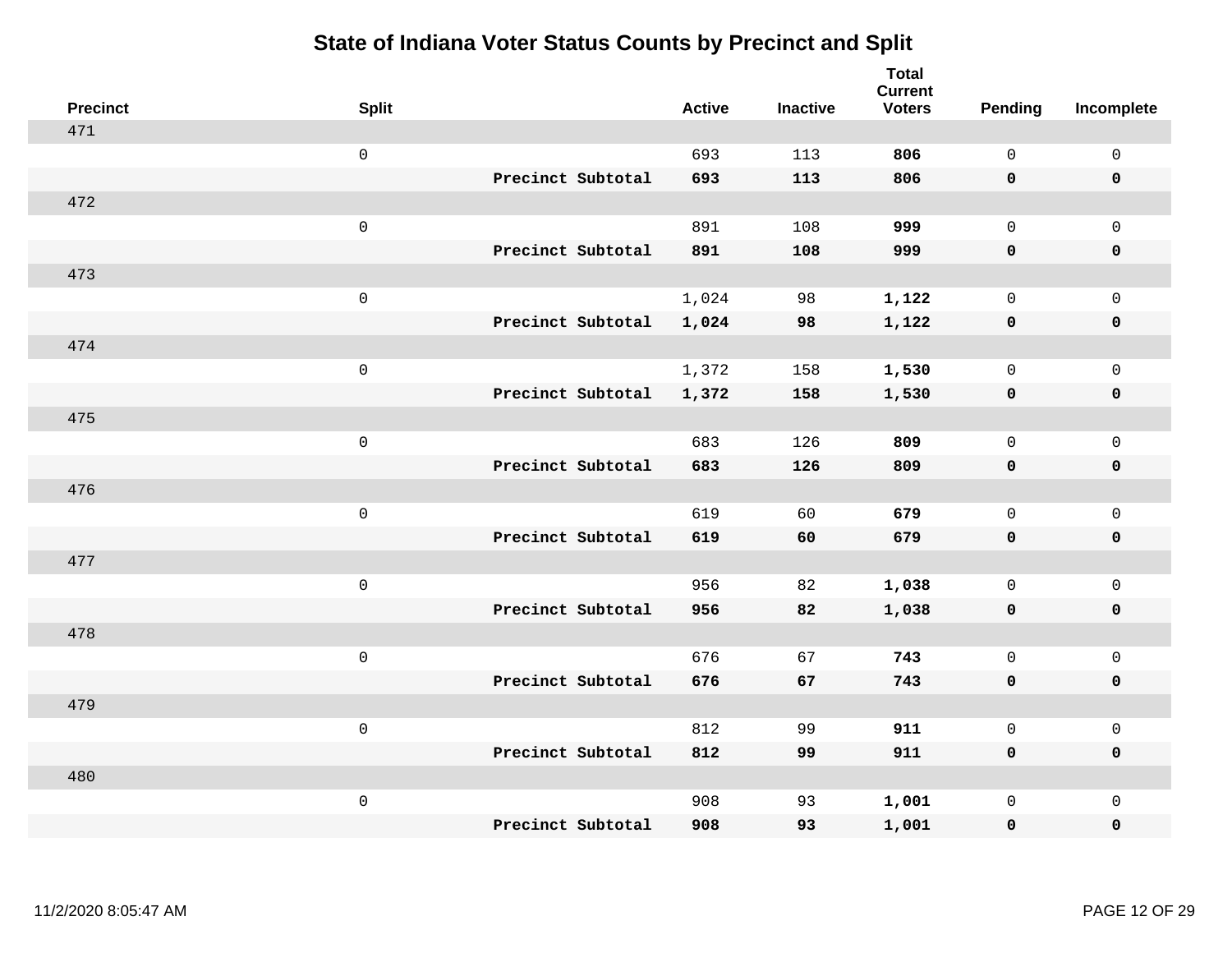| <b>Precinct</b> | <b>Split</b> |                   | <b>Active</b> | <b>Inactive</b> | <b>Total</b><br><b>Current</b><br><b>Voters</b> | <b>Pending</b> | Incomplete   |
|-----------------|--------------|-------------------|---------------|-----------------|-------------------------------------------------|----------------|--------------|
| 481             |              |                   |               |                 |                                                 |                |              |
|                 | $\mathsf 0$  |                   | 796           | 126             | 922                                             | $\mathbf 0$    | $\mathsf 0$  |
|                 |              | Precinct Subtotal | 796           | 126             | 922                                             | $\mathbf 0$    | $\mathbf 0$  |
| 482             |              |                   |               |                 |                                                 |                |              |
|                 | $\mathsf 0$  |                   | 981           | 107             | 1,088                                           | 0              | $\mathbf 0$  |
|                 |              | Precinct Subtotal | 981           | 107             | 1,088                                           | 0              | $\mathbf 0$  |
| 483             |              |                   |               |                 |                                                 |                |              |
|                 | $\mathsf 0$  |                   | 758           | 107             | 865                                             | $\mathbf 0$    | $\mathbf 0$  |
|                 |              | Precinct Subtotal | 758           | 107             | 865                                             | 0              | $\mathbf 0$  |
| 484             |              |                   |               |                 |                                                 |                |              |
|                 | $\mathsf 0$  |                   | 733           | 83              | 816                                             | $\mathbf 0$    | $\mathsf{O}$ |
|                 |              | Precinct Subtotal | 733           | 83              | 816                                             | $\mathbf 0$    | $\mathbf 0$  |
| 485             |              |                   |               |                 |                                                 |                |              |
|                 | $\mathsf 0$  |                   | 972           | 92              | 1,064                                           | $\mathbf 0$    | $\mathbf 0$  |
|                 |              | Precinct Subtotal | 972           | 92              | 1,064                                           | 0              | $\mathbf 0$  |
| 486             |              |                   |               |                 |                                                 |                |              |
|                 | $\mathsf 0$  |                   | 1,205         | 97              | 1,302                                           | 0              | $\mathsf{O}$ |
|                 |              | Precinct Subtotal | 1,205         | 97              | 1,302                                           | 0              | $\mathbf 0$  |
| 487             |              |                   |               |                 |                                                 |                |              |
|                 | $\mathsf 0$  |                   | 1,404         | 158             | 1,562                                           | $\mathbf 0$    | $\mathbf 0$  |
|                 |              | Precinct Subtotal | 1,404         | 158             | 1,562                                           | 0              | $\mathbf 0$  |
| 488             |              |                   |               |                 |                                                 |                |              |
|                 | $\mathsf 0$  |                   | 735           | 153             | 888                                             | 0              | $\mathsf{O}$ |
|                 |              | Precinct Subtotal | 735           | 153             | 888                                             | 0              | $\mathbf 0$  |
| 490             |              |                   |               |                 |                                                 |                |              |
|                 | $\mathsf 0$  |                   | 825           | 91              | 916                                             | 0              | $\mathbf 0$  |
|                 |              | Precinct Subtotal | 825           | 91              | 916                                             | 0              | $\mathbf 0$  |
| 502             |              |                   |               |                 |                                                 |                |              |
|                 | $\mathsf 0$  |                   | 636           | 53              | 689                                             | 0              | $\mathbf 0$  |
|                 |              | Precinct Subtotal | 636           | 53              | 689                                             | 0              | 0            |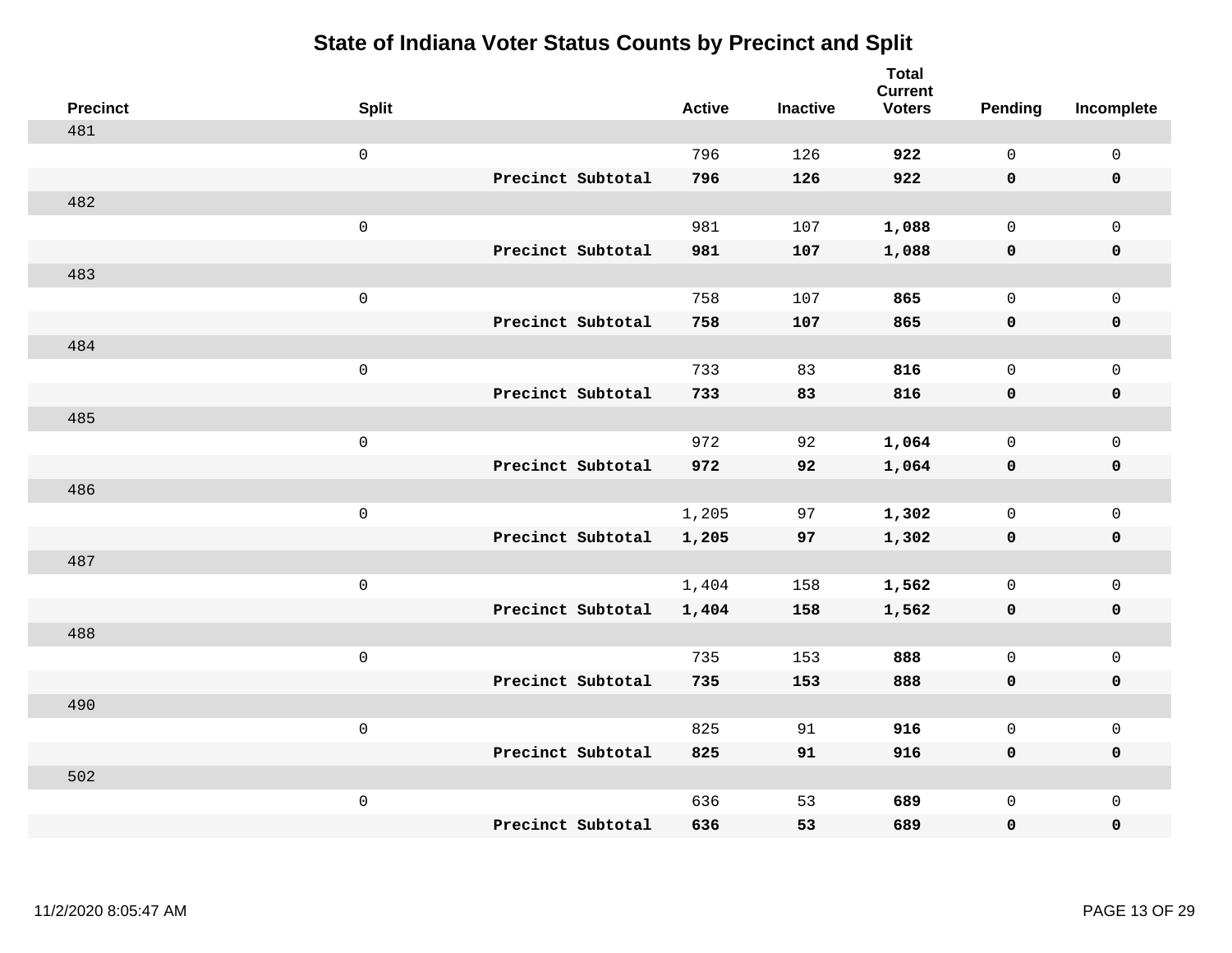| <b>Precinct</b> | <b>Split</b>        |                   | <b>Active</b> | <b>Inactive</b> | <b>Total</b><br><b>Current</b><br><b>Voters</b> | <b>Pending</b> | Incomplete   |
|-----------------|---------------------|-------------------|---------------|-----------------|-------------------------------------------------|----------------|--------------|
| 503             |                     |                   |               |                 |                                                 |                |              |
|                 | $\mathsf{O}\xspace$ |                   | 856           | 189             | 1,045                                           | $\mathbf{0}$   | $\mathbf 0$  |
|                 |                     | Precinct Subtotal | 856           | 189             | 1,045                                           | $\mathbf 0$    | $\mathbf 0$  |
| 504             |                     |                   |               |                 |                                                 |                |              |
|                 | $\mathsf 0$         |                   | 717           | 99              | 816                                             | $\mathbf{0}$   | $\mathbf 0$  |
|                 |                     | Precinct Subtotal | 717           | 99              | 816                                             | $\mathbf 0$    | $\pmb{0}$    |
| 505             |                     |                   |               |                 |                                                 |                |              |
|                 | $\mathsf 0$         |                   | 599           | 67              | 666                                             | $\mathbf{0}$   | $\mathsf{O}$ |
|                 |                     | Precinct Subtotal | 599           | 67              | 666                                             | 0              | $\mathbf 0$  |
| 509             |                     |                   |               |                 |                                                 |                |              |
|                 | $\mathsf{O}\xspace$ |                   | 870           | 72              | 942                                             | $\mathbf{0}$   | $\mathsf{O}$ |
|                 |                     | Precinct Subtotal | 870           | 72              | 942                                             | $\mathbf 0$    | $\pmb{0}$    |
| 512             |                     |                   |               |                 |                                                 |                |              |
|                 | $\mathsf 0$         |                   | 513           | 56              | 569                                             | $\mathbf{0}$   | $\mathbf 0$  |
|                 |                     | Precinct Subtotal | 513           | 56              | 569                                             | 0              | $\mathbf 0$  |
| 516             |                     |                   |               |                 |                                                 |                |              |
|                 | $\mathsf{O}\xspace$ |                   | 1,307         | 210             | 1,517                                           | $\mathbf{0}$   | $\mathbf 0$  |
|                 |                     | Precinct Subtotal | 1,307         | 210             | 1,517                                           | $\mathbf 0$    | $\mathbf 0$  |
| 518             |                     |                   |               |                 |                                                 |                |              |
|                 | $\mathsf 0$         |                   | 435           | 91              | 526                                             | $\mathbf{0}$   | $\mathbf 0$  |
|                 |                     | Precinct Subtotal | 435           | 91              | 526                                             | 0              | $\mathbf 0$  |
| 519             |                     |                   |               |                 |                                                 |                |              |
|                 | $\mathsf 0$         |                   | 726           | 218             | 944                                             | 0              | $\mathsf{O}$ |
|                 |                     | Precinct Subtotal | 726           | 218             | 944                                             | 0              | 0            |
| 553             |                     |                   |               |                 |                                                 |                |              |
|                 | $\mathsf 0$         |                   | 1,012         | 90              | 1,102                                           | 0              | $\mathbf 0$  |
|                 |                     | Precinct Subtotal | 1,012         | 90              | 1,102                                           | 0              | 0            |
| 554             |                     |                   |               |                 |                                                 |                |              |
|                 | $\mathsf 0$         |                   | 987           | 102             | 1,089                                           | 0              | $\mathbf 0$  |
|                 |                     | Precinct Subtotal | 987           | 102             | 1,089                                           | 0              | $\mathbf 0$  |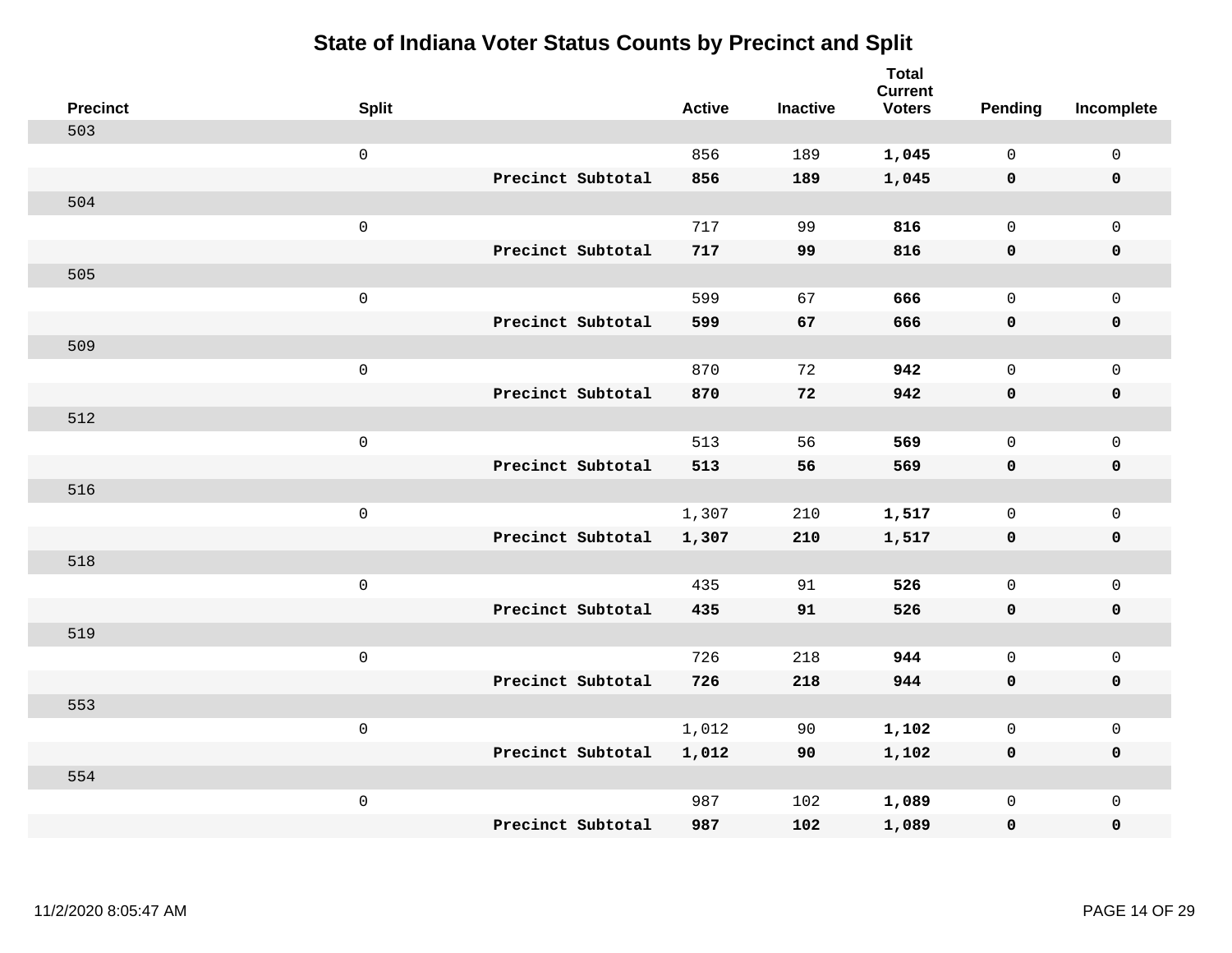| <b>Precinct</b> | <b>Split</b>        |                   | <b>Active</b> | <b>Inactive</b> | <b>Total</b><br><b>Current</b><br><b>Voters</b> | Pending      | Incomplete  |
|-----------------|---------------------|-------------------|---------------|-----------------|-------------------------------------------------|--------------|-------------|
| 555             |                     |                   |               |                 |                                                 |              |             |
|                 | $\mathsf{O}\xspace$ |                   | 701           | 82              | 783                                             | $\mathsf{O}$ | $\mathbf 0$ |
|                 |                     | Precinct Subtotal | 701           | 82              | 783                                             | $\mathbf 0$  | $\mathbf 0$ |
| 557             |                     |                   |               |                 |                                                 |              |             |
|                 | $\mathsf 0$         |                   | 814           | 141             | 955                                             | $\mathbf 0$  | $\mathbf 0$ |
|                 |                     | Precinct Subtotal | 814           | 141             | 955                                             | $\mathbf 0$  | $\mathbf 0$ |
| 561             |                     |                   |               |                 |                                                 |              |             |
|                 | $\mathsf 0$         |                   | 561           | 28              | 589                                             | $\Omega$     | $\mathbf 0$ |
|                 |                     | Precinct Subtotal | 561           | 28              | 589                                             | $\mathbf 0$  | $\mathbf 0$ |
| 565             |                     |                   |               |                 |                                                 |              |             |
|                 | $\mathsf 0$         |                   | 433           | 74              | 507                                             | $\mathbf 0$  | $\mathbf 0$ |
|                 |                     | Precinct Subtotal | 433           | 74              | 507                                             | $\mathbf 0$  | $\mathbf 0$ |
| 567             |                     |                   |               |                 |                                                 |              |             |
|                 | $\mathsf 0$         |                   | 1,028         | 220             | 1,248                                           | $\mathbf 0$  | $\mathbf 0$ |
|                 |                     | Precinct Subtotal | 1,028         | 220             | 1,248                                           | 0            | $\mathbf 0$ |
| 569             |                     |                   |               |                 |                                                 |              |             |
|                 | $\mathsf 0$         |                   | 487           | 120             | 607                                             | $\mathbf 0$  | $\mathbf 0$ |
|                 |                     | Precinct Subtotal | 487           | 120             | 607                                             | $\mathbf 0$  | $\mathbf 0$ |
| 575             |                     |                   |               |                 |                                                 |              |             |
|                 | $\mathsf 0$         |                   | 1,066         | 179             | 1,245                                           | 0            | $\mathbf 0$ |
|                 |                     | Precinct Subtotal | 1,066         | 179             | 1,245                                           | 0            | 0           |
| 576             |                     |                   |               |                 |                                                 |              |             |
|                 | $\mathsf 0$         |                   | 804           | 164             | 968                                             | $\mathbf 0$  | $\mathbf 0$ |
|                 |                     | Precinct Subtotal | 804           | 164             | 968                                             | $\mathbf 0$  | $\pmb{0}$   |
| 577             |                     |                   |               |                 |                                                 |              |             |
|                 | $\mathbf 0$         |                   | 635           | 86              | 721                                             | $\mathbf 0$  | $\mathbf 0$ |
|                 |                     | Precinct Subtotal | 635           | 86              | 721                                             | 0            | $\mathbf 0$ |
| 578             |                     |                   |               |                 |                                                 |              |             |
|                 | $\mathsf 0$         |                   | 620           | 98              | 718                                             | $\mathbf 0$  | $\mathbf 0$ |
|                 |                     | Precinct Subtotal | 620           | 98              | 718                                             | 0            | 0           |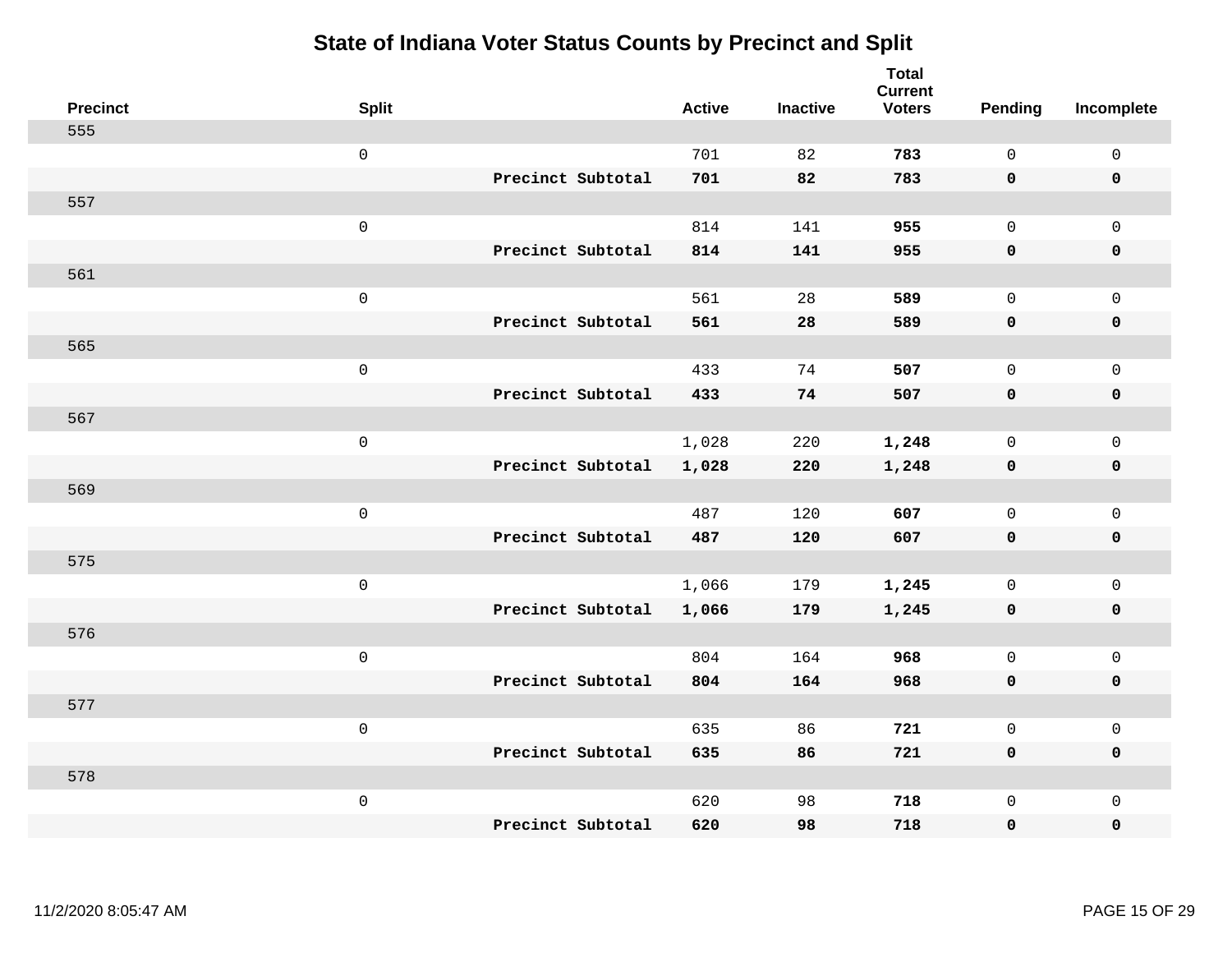| <b>Precinct</b> | <b>Split</b>        | <b>Active</b> | <b>Inactive</b> | <b>Total</b><br><b>Current</b><br><b>Voters</b> | Pending      | Incomplete          |
|-----------------|---------------------|---------------|-----------------|-------------------------------------------------|--------------|---------------------|
| 579             |                     |               |                 |                                                 |              |                     |
|                 | $\mathsf{O}\xspace$ | 821           | 131             | 952                                             | $\mathbf 0$  | $\mathsf{O}\xspace$ |
|                 | Precinct Subtotal   | 821           | 131             | 952                                             | $\mathbf 0$  | $\mathbf 0$         |
| 581             |                     |               |                 |                                                 |              |                     |
|                 | $\mathsf{O}\xspace$ | 850           | 196             | 1,046                                           | $\mathbf 0$  | $\mathsf{O}$        |
|                 | Precinct Subtotal   | 850           | 196             | 1,046                                           | 0            | 0                   |
| 582             |                     |               |                 |                                                 |              |                     |
|                 | $\mathsf 0$         | 863           | 75              | 938                                             | $\mathbf 0$  | $\mathsf{O}$        |
|                 | Precinct Subtotal   | 863           | 75              | 938                                             | $\mathbf 0$  | 0                   |
| 583             |                     |               |                 |                                                 |              |                     |
|                 | $\mathsf{O}\xspace$ | 1,057         | 199             | 1,256                                           | $\mathbf 0$  | $\mathsf{O}\xspace$ |
|                 | Precinct Subtotal   | 1,057         | 199             | 1,256                                           | $\mathbf 0$  | $\pmb{0}$           |
| 585             |                     |               |                 |                                                 |              |                     |
|                 | $\mathsf 0$         | 752           | 65              | 817                                             | $\mathbf 0$  | $\mathbf 0$         |
|                 | Precinct Subtotal   | 752           | 65              | 817                                             | 0            | $\mathbf 0$         |
| 590             |                     |               |                 |                                                 |              |                     |
|                 | $\mathsf{O}\xspace$ | 1,105         | 225             | 1,330                                           | $\mathsf{O}$ | $\mathsf{O}$        |
|                 | Precinct Subtotal   | 1,105         | 225             | 1,330                                           | $\mathbf 0$  | 0                   |
| 592             |                     |               |                 |                                                 |              |                     |
|                 | $\mathsf{O}\xspace$ | 789           | 84              | 873                                             | $\mathbf 0$  | $\mathsf{O}\xspace$ |
|                 | Precinct Subtotal   | 789           | 84              | 873                                             | 0            | 0                   |
| 594             |                     |               |                 |                                                 |              |                     |
|                 | $\mathsf 0$         | 715           | 186             | 901                                             | $\mathbf 0$  | $\mathsf{O}$        |
|                 | Precinct Subtotal   | 715           | 186             | 901                                             | 0            | 0                   |
| 596             |                     |               |                 |                                                 |              |                     |
|                 | $\mathsf 0$         | 639           | 166             | 805                                             | 0            | $\mathsf{O}$        |
|                 | Precinct Subtotal   | 639           | 166             | 805                                             | $\mathbf 0$  | 0                   |
| 602             |                     |               |                 |                                                 |              |                     |
|                 | $\mathsf 0$         | 641           | 123             | 764                                             | $\mathsf{O}$ | $\mathsf{O}$        |
|                 | Precinct Subtotal   | 641           | 123             | 764                                             | 0            | 0                   |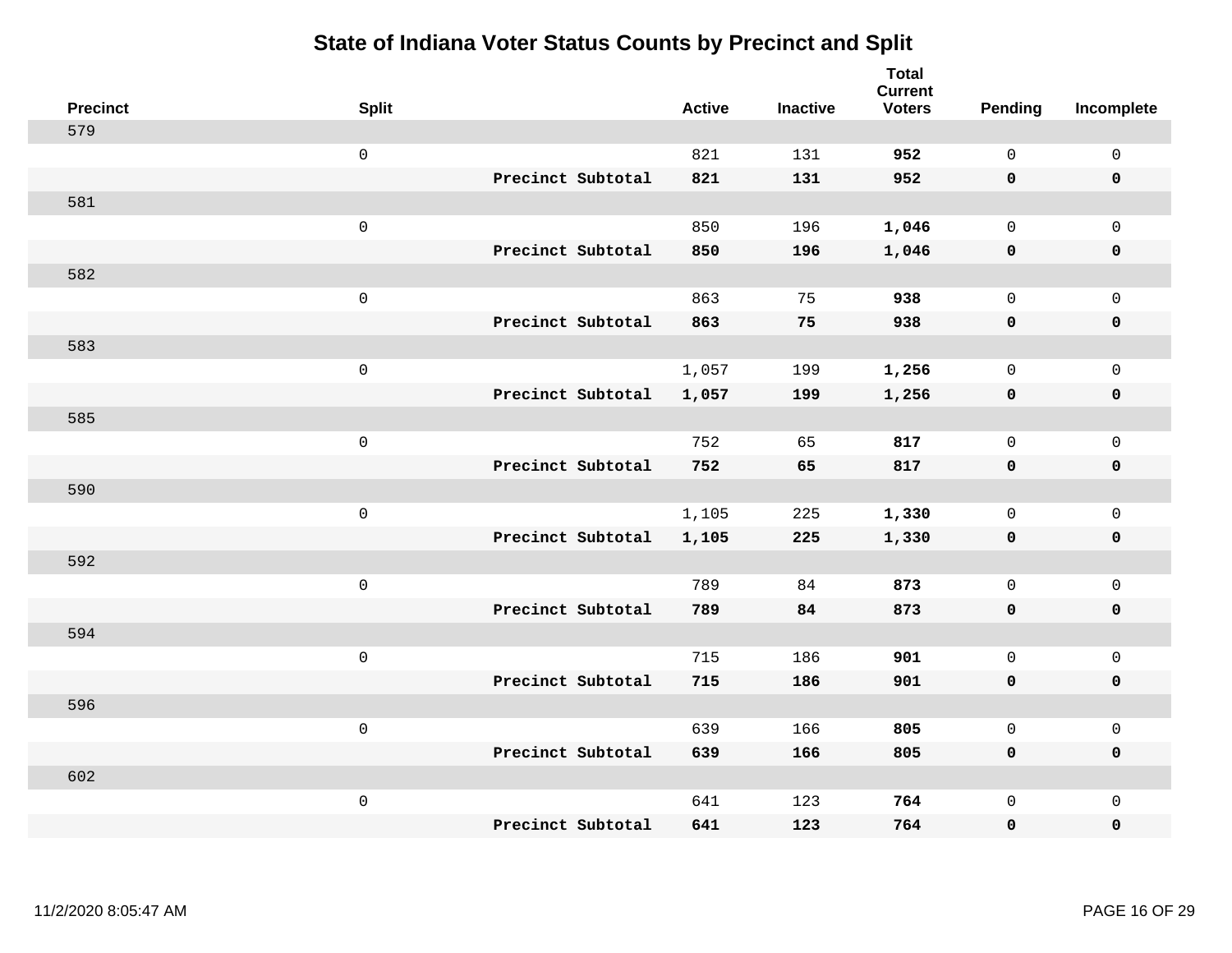| <b>Precinct</b> | <b>Split</b>        |                   | <b>Active</b> | <b>Inactive</b> | <b>Total</b><br><b>Current</b><br><b>Voters</b> | Pending      | Incomplete          |
|-----------------|---------------------|-------------------|---------------|-----------------|-------------------------------------------------|--------------|---------------------|
| 603             |                     |                   |               |                 |                                                 |              |                     |
|                 | $\mathsf{O}\xspace$ |                   | 637           | 133             | 770                                             | $\mathbf 0$  | $\mathsf{O}\xspace$ |
|                 |                     | Precinct Subtotal | 637           | 133             | 770                                             | $\mathbf 0$  | $\pmb{0}$           |
| 605             |                     |                   |               |                 |                                                 |              |                     |
|                 | $\mathsf 0$         |                   | 951           | 188             | 1,139                                           | $\mathbf 0$  | $\mathbf{0}$        |
|                 |                     | Precinct Subtotal | 951           | 188             | 1,139                                           | $\mathbf 0$  | $\pmb{0}$           |
| 607             |                     |                   |               |                 |                                                 |              |                     |
|                 | $\mathsf 0$         |                   | 911           | 129             | 1,040                                           | $\mathsf{O}$ | $\mathsf{O}\xspace$ |
|                 |                     | Precinct Subtotal | 911           | 129             | 1,040                                           | 0            | 0                   |
| 608             |                     |                   |               |                 |                                                 |              |                     |
|                 | $\mathsf{O}\xspace$ |                   | 975           | 139             | 1,114                                           | $\mathbf 0$  | $\mathsf{O}\xspace$ |
|                 |                     | Precinct Subtotal | 975           | 139             | 1,114                                           | $\mathbf 0$  | 0                   |
| 610             |                     |                   |               |                 |                                                 |              |                     |
|                 | $\mathsf{O}\xspace$ |                   | 849           | 101             | 950                                             | $\mathbf 0$  | $\mathsf{O}\xspace$ |
|                 |                     | Precinct Subtotal | 849           | 101             | 950                                             | 0            | 0                   |
| 611             |                     |                   |               |                 |                                                 |              |                     |
|                 | $\mathsf{O}\xspace$ |                   | $\mathbf 0$   | $\mathbf{1}$    | $\mathbf{1}$                                    | $\mathbf 0$  | $\mathsf{O}\xspace$ |
|                 |                     | Precinct Subtotal | $\mathbf 0$   | ${\bf 1}$       | $\mathbf{1}$                                    | $\mathbf 0$  | 0                   |
| 612             |                     |                   |               |                 |                                                 |              |                     |
|                 | $\mathsf{O}\xspace$ |                   | 8             | 15              | 23                                              | $\mathbf 0$  | $\mathsf{O}$        |
|                 |                     | Precinct Subtotal | 8             | 15              | 23                                              | 0            | 0                   |
| 651             |                     |                   |               |                 |                                                 |              |                     |
|                 | $\mathsf 0$         |                   | 791           | 91              | 882                                             | $\mathsf{O}$ | $\mathsf{O}$        |
|                 |                     | Precinct Subtotal | 791           | 91              | 882                                             | 0            | 0                   |
| 652             |                     |                   |               |                 |                                                 |              |                     |
|                 | $\mathsf 0$         |                   | 997           | 79              | 1,076                                           | $\mathsf{O}$ | $\mathsf{O}$        |
|                 |                     | Precinct Subtotal | 997           | 79              | 1,076                                           | 0            | 0                   |
| 653             |                     |                   |               |                 |                                                 |              |                     |
|                 | $\mathsf{O}\xspace$ |                   | 1,396         | 219             | 1,615                                           | $\mathsf{O}$ | $\mathsf{O}$        |
|                 |                     | Precinct Subtotal | 1,396         | 219             | 1,615                                           | 0            | 0                   |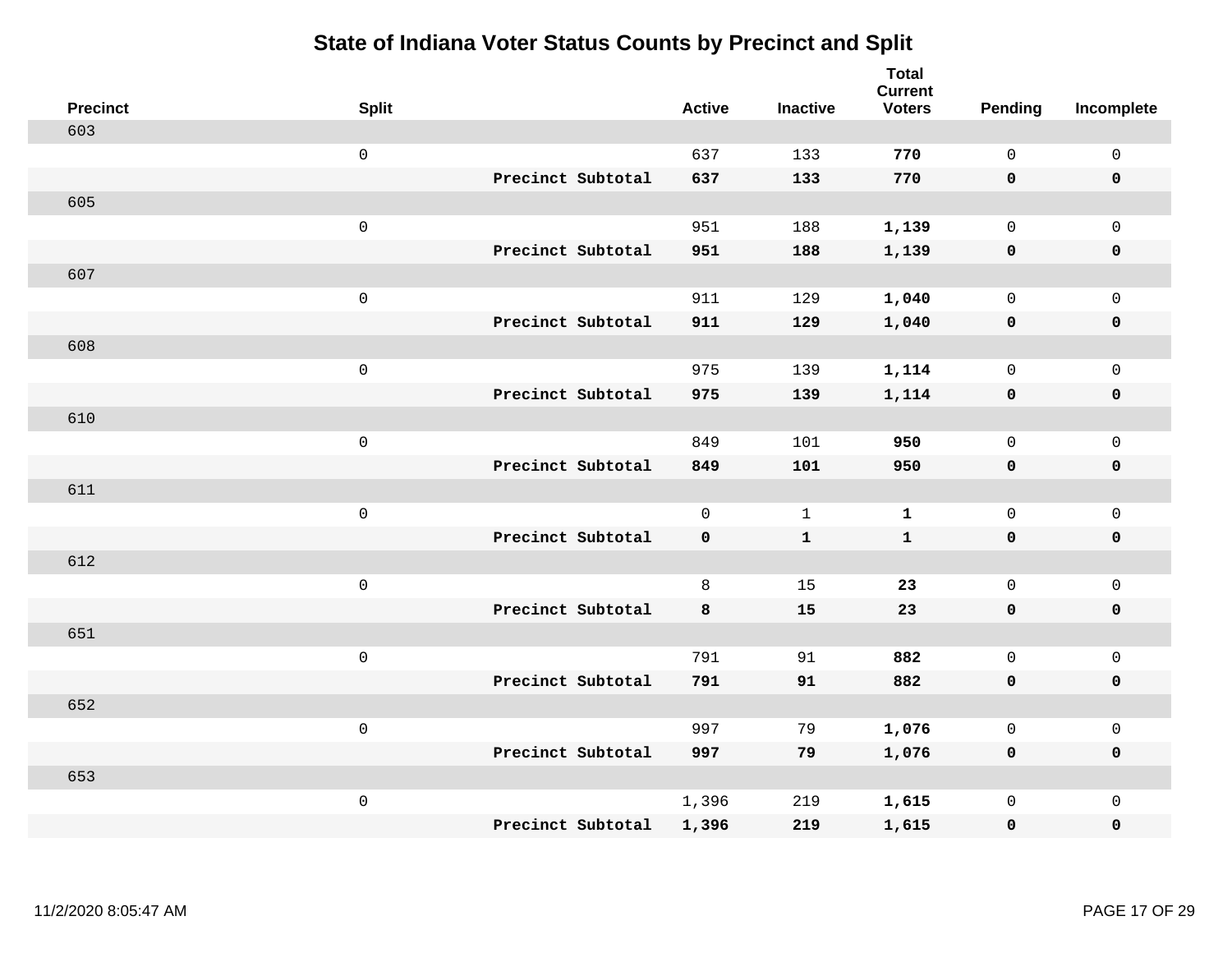| <b>Precinct</b> | <b>Split</b>        |                   | <b>Active</b> | <b>Inactive</b> | <b>Total</b><br><b>Current</b><br><b>Voters</b> | Pending      | Incomplete          |
|-----------------|---------------------|-------------------|---------------|-----------------|-------------------------------------------------|--------------|---------------------|
| 654             |                     |                   |               |                 |                                                 |              |                     |
|                 | $\mathsf 0$         |                   | 942           | 125             | 1,067                                           | $\mathbf 0$  | $\mathsf{O}\xspace$ |
|                 |                     | Precinct Subtotal | 942           | 125             | 1,067                                           | $\mathbf 0$  | $\pmb{0}$           |
| 656             |                     |                   |               |                 |                                                 |              |                     |
|                 | $\mathsf 0$         |                   | 931           | 201             | 1,132                                           | $\mathbf 0$  | $\mathsf{O}\xspace$ |
|                 |                     | Precinct Subtotal | 931           | 201             | 1,132                                           | $\mathbf 0$  | $\pmb{0}$           |
| 658             |                     |                   |               |                 |                                                 |              |                     |
|                 | $\mathsf 0$         |                   | 924           | 164             | 1,088                                           | $\mathsf{O}$ | $\mathsf 0$         |
|                 |                     | Precinct Subtotal | 924           | 164             | 1,088                                           | 0            | 0                   |
| 660             |                     |                   |               |                 |                                                 |              |                     |
|                 | $\mathbf 0$         |                   | 745           | 89              | 834                                             | $\mathsf{O}$ | $\mathsf{O}\xspace$ |
|                 |                     | Precinct Subtotal | 745           | 89              | 834                                             | $\mathbf 0$  | 0                   |
| 662             |                     |                   |               |                 |                                                 |              |                     |
|                 | $\mathbf 0$         |                   | 683           | 151             | 834                                             | $\mathbf 0$  | $\mathsf{O}\xspace$ |
|                 |                     | Precinct Subtotal | 683           | 151             | 834                                             | 0            | 0                   |
| 663             |                     |                   |               |                 |                                                 |              |                     |
|                 | $\mathsf{O}\xspace$ |                   | 1,047         | 108             | 1,155                                           | $\mathsf{O}$ | $\mathsf{O}\xspace$ |
|                 |                     | Precinct Subtotal | 1,047         | 108             | 1,155                                           | $\mathbf 0$  | 0                   |
| 665             |                     |                   |               |                 |                                                 |              |                     |
|                 | $\mathbf 0$         |                   | 1,009         | 57              | 1,066                                           | $\mathbf 0$  | $\mathsf{O}$        |
|                 |                     | Precinct Subtotal | 1,009         | 57              | 1,066                                           | $\mathbf 0$  | 0                   |
| 667             |                     |                   |               |                 |                                                 |              |                     |
|                 | $\mathsf{O}\xspace$ |                   | 41            | 6               | 47                                              | $\mathbf 0$  | $\mathsf{O}\xspace$ |
|                 |                     | Precinct Subtotal | 41            | 6               | 47                                              | 0            | 0                   |
| 668             |                     |                   |               |                 |                                                 |              |                     |
|                 | $\mathsf 0$         |                   | $\mathsf{O}$  | $\mathbf{1}$    | $\mathbf{1}$                                    | $\mathsf{O}$ | $\mathsf 0$         |
|                 |                     | Precinct Subtotal | 0             | $\mathbf{1}$    | $\mathbf 1$                                     | 0            | 0                   |
| 669             |                     |                   |               |                 |                                                 |              |                     |
|                 | $\mathbf 0$         |                   | $\mathbf{1}$  | $\mathbf 0$     | $\mathbf{1}$                                    | $\mathsf{O}$ | $\mathsf{O}$        |
|                 |                     | Precinct Subtotal | $\mathbf{1}$  | $\pmb{0}$       | $\mathbf{1}$                                    | 0            | $\pmb{0}$           |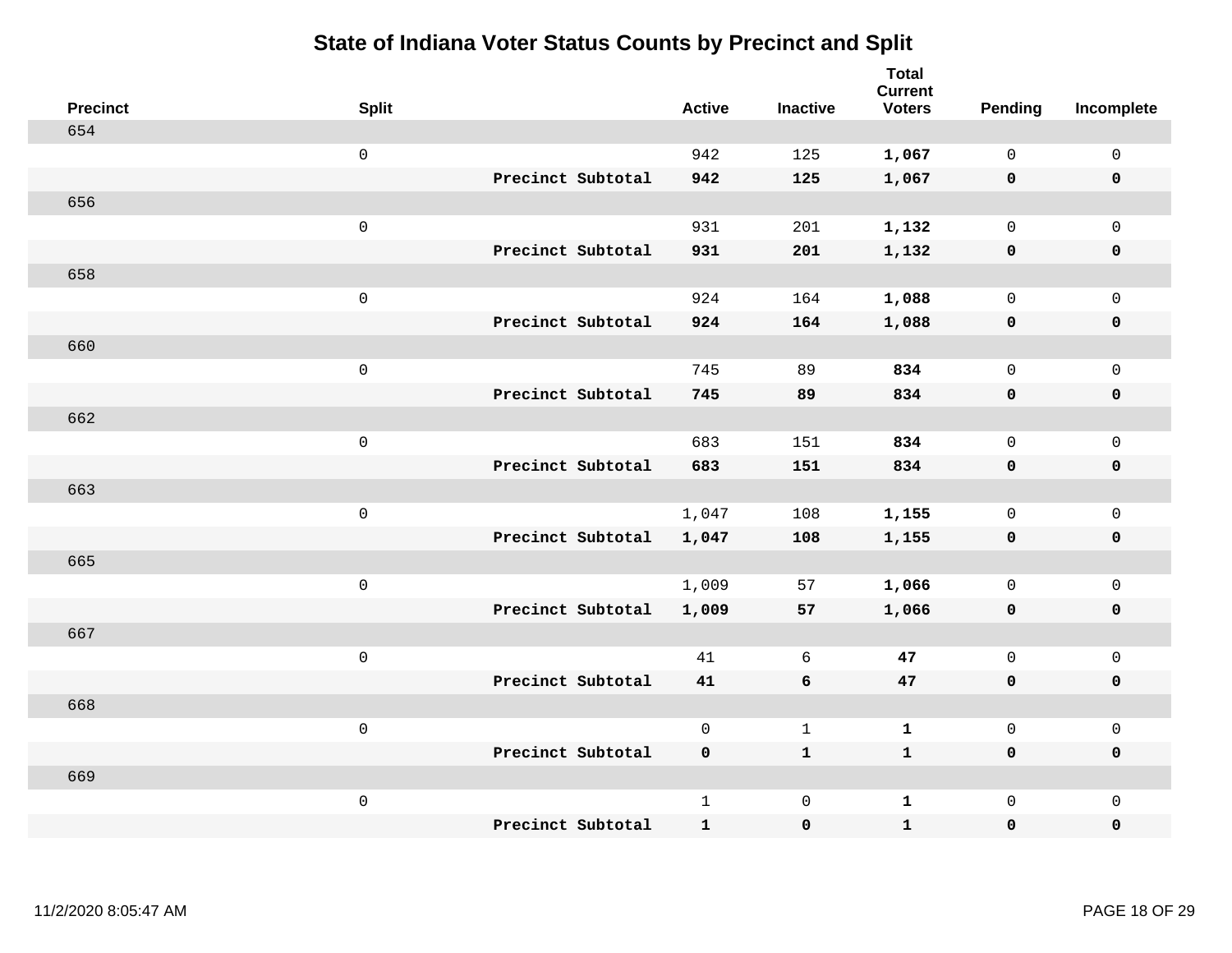| <b>Precinct</b> | <b>Split</b>        |                   | <b>Active</b> | <b>Inactive</b> | Total<br><b>Current</b><br><b>Voters</b> | <b>Pending</b> | Incomplete          |
|-----------------|---------------------|-------------------|---------------|-----------------|------------------------------------------|----------------|---------------------|
| 670             |                     |                   |               |                 |                                          |                |                     |
|                 | $\mathbf 0$         |                   | 893           | 185             | 1,078                                    | $\mathbf{0}$   | $\mathsf{O}$        |
|                 |                     | Precinct Subtotal | 893           | 185             | 1,078                                    | $\mathbf 0$    | $\mathbf 0$         |
| 671             |                     |                   |               |                 |                                          |                |                     |
|                 | $\mathsf{O}\xspace$ |                   | 1,032         | 124             | 1,156                                    | $\mathbf{0}$   | $\mathbf 0$         |
|                 |                     | Precinct Subtotal | 1,032         | 124             | 1,156                                    | $\mathbf 0$    | $\mathbf 0$         |
| 672             |                     |                   |               |                 |                                          |                |                     |
|                 | $\mathsf 0$         |                   | 1,056         | 275             | 1,331                                    | $\mathsf{O}$   | $\mathsf{O}$        |
|                 |                     | Precinct Subtotal | 1,056         | 275             | 1,331                                    | 0              | 0                   |
| 674             |                     |                   |               |                 |                                          |                |                     |
|                 | $\mathsf{O}\xspace$ |                   | 676           | 123             | 799                                      | $\mathsf{O}$   | $\mathsf{O}$        |
|                 |                     | Precinct Subtotal | 676           | 123             | 799                                      | $\mathbf 0$    | $\pmb{0}$           |
| 675             |                     |                   |               |                 |                                          |                |                     |
|                 | $\mathsf{O}\xspace$ |                   | 6             | 10              | 16                                       | $\mathsf{O}$   | $\mathsf{O}$        |
|                 |                     | Precinct Subtotal | 6             | 10              | 16                                       | 0              | $\mathbf 0$         |
| 677             |                     |                   |               |                 |                                          |                |                     |
|                 | $\mathsf{O}\xspace$ |                   | 13            | $\mathbf{1}$    | 14                                       | $\mathsf{O}$   | $\mathsf{O}\xspace$ |
|                 |                     | Precinct Subtotal | 13            | $\mathbf{1}$    | 14                                       | $\mathbf 0$    | $\mathbf 0$         |
| 678             |                     |                   |               |                 |                                          |                |                     |
|                 | $\mathsf{O}\xspace$ |                   | 556           | 104             | 660                                      | 0              | $\mathsf{O}\xspace$ |
|                 |                     | Precinct Subtotal | 556           | 104             | 660                                      | $\mathbf 0$    | $\mathbf 0$         |
| 679             |                     |                   |               |                 |                                          |                |                     |
|                 | $\mathsf{O}\xspace$ |                   | 1,435         | 180             | 1,615                                    | 0              | $\mathbf 0$         |
|                 |                     | Precinct Subtotal | 1,435         | 180             | 1,615                                    | $\mathbf 0$    | $\pmb{0}$           |
| 682             |                     |                   |               |                 |                                          |                |                     |
|                 | $\mathsf{O}\xspace$ |                   | 904           | 152             | 1,056                                    | $\mathsf{O}$   | $\mathsf{O}$        |
|                 |                     | Precinct Subtotal | 904           | 152             | 1,056                                    | 0              | $\mathbf 0$         |
| 690             |                     |                   |               |                 |                                          |                |                     |
|                 | $\mathsf{O}\xspace$ |                   | 605           | 72              | 677                                      | $\mathsf{O}$   | $\mathsf{O}$        |
|                 |                     | Precinct Subtotal | 605           | 72              | 677                                      | 0              | $\mathbf 0$         |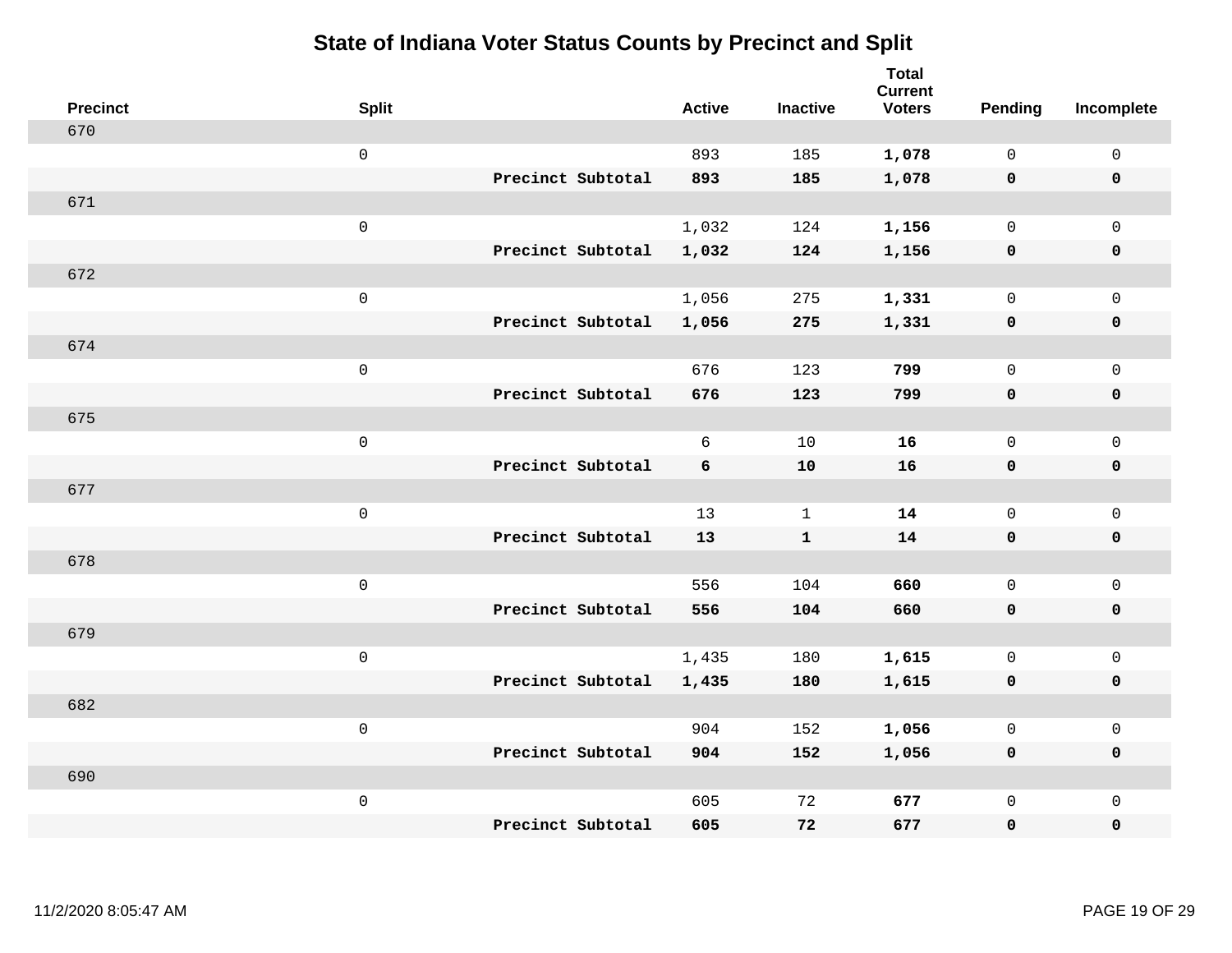| <b>Precinct</b> | <b>Split</b>        |                   | <b>Active</b> | <b>Inactive</b> | <b>Total</b><br><b>Current</b><br><b>Voters</b> | <b>Pending</b> | Incomplete   |
|-----------------|---------------------|-------------------|---------------|-----------------|-------------------------------------------------|----------------|--------------|
| 692             |                     |                   |               |                 |                                                 |                |              |
|                 | $\mathsf{O}\xspace$ |                   | 1,183         | 182             | 1,365                                           | $\mathbf 0$    | $\mathbf 0$  |
|                 |                     | Precinct Subtotal | 1,183         | 182             | 1,365                                           | $\mathbf 0$    | $\mathbf 0$  |
| ABOITE B        |                     |                   |               |                 |                                                 |                |              |
|                 | $\mathbf 0$         |                   | 1,277         | 102             | 1,379                                           | 0              | $\Omega$     |
|                 |                     | Precinct Subtotal | 1,277         | 102             | 1,379                                           | $\mathbf 0$    | $\mathbf 0$  |
| ABOITE C        |                     |                   |               |                 |                                                 |                |              |
|                 | $\mathsf 0$         |                   | 1,248         | 145             | 1,393                                           | 0              | $\mathbf{0}$ |
|                 |                     | Precinct Subtotal | 1,248         | 145             | 1,393                                           | 0              | $\mathbf 0$  |
| ABOITE J        |                     |                   |               |                 |                                                 |                |              |
|                 | $\mathsf{O}\xspace$ |                   | 1,673         | 109             | 1,782                                           | 0              | $\mathbf 0$  |
|                 |                     | Precinct Subtotal | 1,673         | 109             | 1,782                                           | 0              | $\mathbf 0$  |
| ABOITE K        |                     |                   |               |                 |                                                 |                |              |
|                 | $\mathsf{O}\xspace$ |                   | 804           | 95              | 899                                             | 0              | $\mathbf{0}$ |
|                 |                     | Precinct Subtotal | 804           | 95              | 899                                             | $\mathbf 0$    | $\mathbf 0$  |
| ABOITE L        |                     |                   |               |                 |                                                 |                |              |
|                 | $\mathbf 0$         |                   | 433           | 48              | 481                                             | 0              | $\mathbf 0$  |
|                 |                     | Precinct Subtotal | 433           | 48              | 481                                             | 0              | $\mathbf 0$  |
| ABOITE N        |                     |                   |               |                 |                                                 |                |              |
|                 | $\mathsf 0$         |                   | 1,065         | 85              | 1,150                                           | 0              | $\mathbf{0}$ |
|                 |                     | Precinct Subtotal | 1,065         | 85              | 1,150                                           | $\mathbf 0$    | $\mathbf 0$  |
| ABOITE T        |                     |                   |               |                 |                                                 |                |              |
|                 | $\mathsf{O}\xspace$ |                   | 2,131         | 218             | 2,349                                           | 0              | $\mathsf{O}$ |
|                 |                     | Precinct Subtotal | 2,131         | 218             | 2,349                                           | 0              | 0            |
| ABOITE U        |                     |                   |               |                 |                                                 |                |              |
|                 | $\mathsf 0$         |                   | 1,277         | 83              | 1,360                                           | 0              | $\mathbf 0$  |
|                 |                     | Precinct Subtotal | 1,277         | 83              | 1,360                                           | $\mathbf 0$    | 0            |
| ABOITE Z        |                     |                   |               |                 |                                                 |                |              |
|                 | $\mathsf{O}\xspace$ |                   | 583           | 125             | 708                                             | 0              | $\mathbf{0}$ |
|                 |                     | Precinct Subtotal | 583           | 125             | 708                                             | 0              | 0            |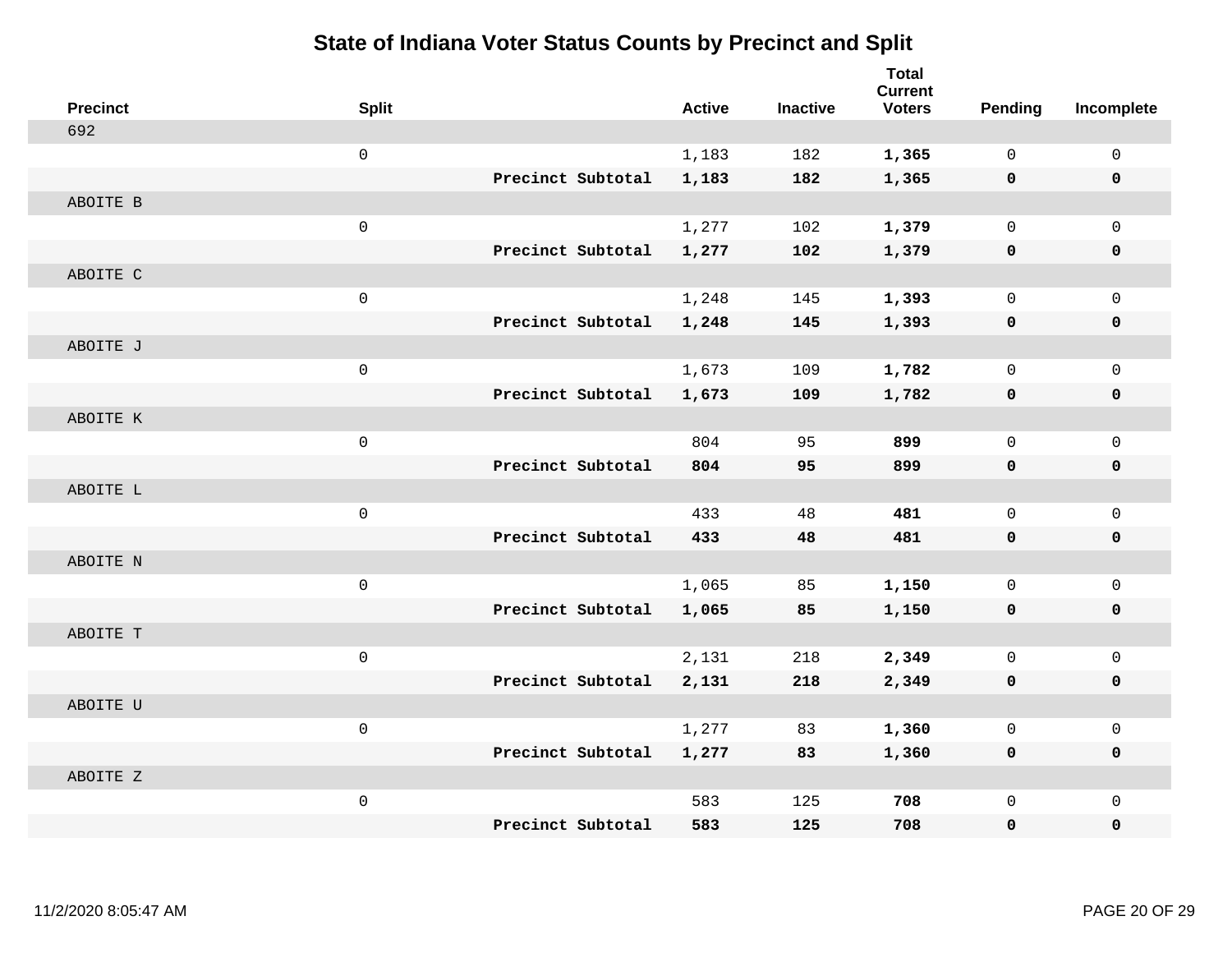| <b>Precinct</b> | <b>Split</b> |                   | <b>Active</b>  | <b>Inactive</b> | <b>Total</b><br><b>Current</b><br><b>Voters</b> | Pending      | Incomplete  |
|-----------------|--------------|-------------------|----------------|-----------------|-------------------------------------------------|--------------|-------------|
| ADAMS B1        |              |                   |                |                 |                                                 |              |             |
|                 | $\mathbf{0}$ |                   | 121            | 7               | 128                                             | $\Omega$     | $\mathbf 0$ |
|                 |              | Precinct Subtotal | 121            | $7\phantom{.0}$ | 128                                             | $\mathbf 0$  | $\mathbf 0$ |
| ADAMS B2        |              |                   |                |                 |                                                 |              |             |
|                 | $\mathsf 0$  |                   | 27             | $\mathbf{1}$    | 28                                              | $\mathbf 0$  | $\mathbf 0$ |
|                 |              | Precinct Subtotal | 27             | $\mathbf{1}$    | 28                                              | $\mathbf 0$  | 0           |
| ADAMS C         |              |                   |                |                 |                                                 |              |             |
|                 | $\mathsf 0$  |                   | 16             | 3               | 19                                              | $\mathbf 0$  | $\mathbf 0$ |
|                 |              | Precinct Subtotal | 16             | 3               | 19                                              | $\mathbf 0$  | $\mathbf 0$ |
| ADAMS E         |              |                   |                |                 |                                                 |              |             |
|                 | $\mathsf 0$  |                   | 249            | 8               | 257                                             | $\mathbf 0$  | $\mathbf 0$ |
|                 |              | Precinct Subtotal | 249            | 8               | 257                                             | $\mathbf 0$  | 0           |
| ADAMS F         |              |                   |                |                 |                                                 |              |             |
|                 | $\mathbf{0}$ |                   | 133            | 11              | 144                                             | $\mathbf 0$  | $\mathbf 0$ |
|                 |              | Precinct Subtotal | 133            | 11              | 144                                             | $\mathbf 0$  | 0           |
| ADAMS G         |              |                   |                |                 |                                                 |              |             |
|                 | $\mathsf 0$  |                   | 739            | 50              | 789                                             | $\mathbf 0$  | $\mathbf 0$ |
|                 |              | Precinct Subtotal | 739            | 50              | 789                                             | $\mathbf 0$  | 0           |
| ADAMS N         |              |                   |                |                 |                                                 |              |             |
|                 | $\mathbf 0$  |                   | 5              | $\mathbf 0$     | 5                                               | $\mathsf{O}$ | $\mathsf 0$ |
|                 |              | Precinct Subtotal | 5              | $\mathbf 0$     | 5                                               | $\mathbf 0$  | 0           |
| ADAMS O         |              |                   |                |                 |                                                 |              |             |
|                 | $\mathsf 0$  |                   | $\overline{a}$ | $\mathbf 0$     | $\mathbf{2}$                                    | $\mathbf 0$  | $\mathbf 0$ |
|                 |              | Precinct Subtotal | $\overline{2}$ | $\mathbf 0$     | $\mathbf{2}$                                    | $\mathbf 0$  | 0           |
| CEDAR CREEK A   |              |                   |                |                 |                                                 |              |             |
|                 | $\mathbf{0}$ |                   | 1,095          | 45              | 1,140                                           | $\mathbf 0$  | $\mathbf 0$ |
|                 |              | Precinct Subtotal | 1,095          | 45              | 1,140                                           | 0            | 0           |
| CEDAR CREEK B   |              |                   |                |                 |                                                 |              |             |
|                 | $\mathsf 0$  |                   | 1,065          | 82              | 1,147                                           | $\mathbf 0$  | $\mathbf 0$ |
|                 |              | Precinct Subtotal | 1,065          | 82              | 1,147                                           | $\mathbf 0$  | 0           |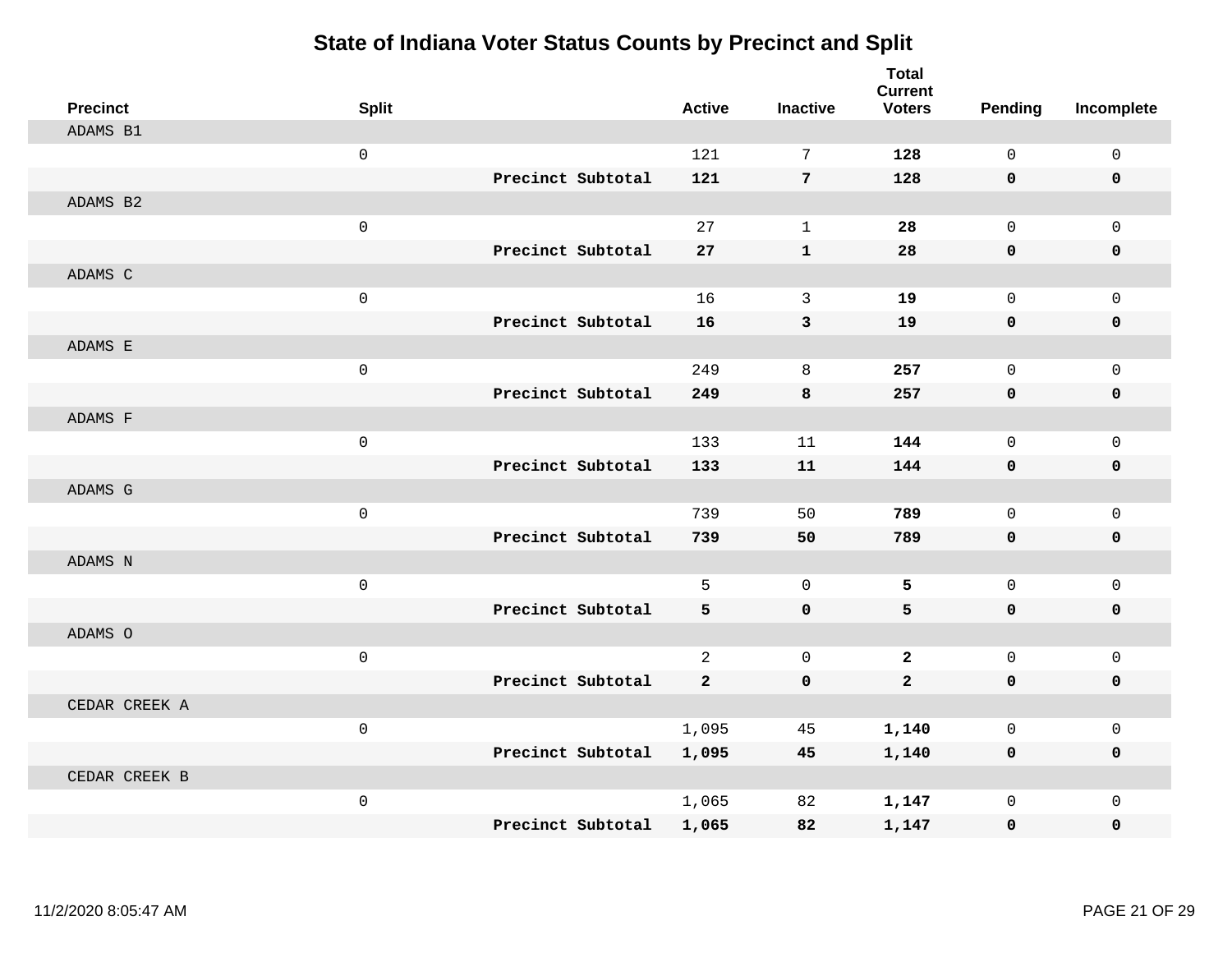| <b>Precinct</b> | <b>Split</b>        |                   | <b>Active</b> | <b>Inactive</b> | <b>Total</b><br><b>Current</b><br><b>Voters</b> | Pending      | Incomplete     |
|-----------------|---------------------|-------------------|---------------|-----------------|-------------------------------------------------|--------------|----------------|
| CEDAR CREEK C   |                     |                   |               |                 |                                                 |              |                |
|                 | $\mathbf 0$         |                   | 683           | 62              | 745                                             | $\Omega$     | $\mathbf 0$    |
|                 |                     | Precinct Subtotal | 683           | 62              | 745                                             | $\mathbf{0}$ | $\mathbf 0$    |
| CEDAR CREEK D   |                     |                   |               |                 |                                                 |              |                |
|                 | $\mathsf{O}\xspace$ |                   | 1,239         | 60              | 1,299                                           | $\mathbf 0$  | $\mathbf{0}$   |
|                 |                     | Precinct Subtotal | 1,239         | 60              | 1,299                                           | $\mathbf 0$  | $\mathbf 0$    |
| CEDAR CREEK E   |                     |                   |               |                 |                                                 |              |                |
|                 | $\mathbf 0$         |                   | 1,242         | 79              | 1,321                                           | $\mathbf 0$  | $\mathbf 0$    |
|                 |                     | Precinct Subtotal | 1,242         | 79              | 1,321                                           | 0            | 0              |
| CEDAR CREEK F   |                     |                   |               |                 |                                                 |              |                |
|                 | $\mathbf 0$         |                   | 583           | 26              | 609                                             | $\Omega$     | $\overline{0}$ |
|                 |                     | Precinct Subtotal | 583           | 26              | 609                                             | $\mathbf 0$  | 0              |
| CEDAR CREEK G   |                     |                   |               |                 |                                                 |              |                |
|                 | $\mathbf 0$         |                   | $\mathbf{1}$  | $\Omega$        | $\mathbf{1}$                                    | $\Omega$     | $\Omega$       |
|                 |                     | Precinct Subtotal | $\mathbf{1}$  | $\mathbf 0$     | $\mathbf{1}$                                    | $\mathbf{0}$ | 0              |
| EEL RIVER A     |                     |                   |               |                 |                                                 |              |                |
|                 | $\mathbf 0$         |                   | 944           | 58              | 1,002                                           | $\mathbf 0$  | $\overline{0}$ |
|                 |                     | Precinct Subtotal | 944           | 58              | 1,002                                           | 0            | 0              |
| EEL RIVER B     |                     |                   |               |                 |                                                 |              |                |
|                 | $\mathbf 0$         |                   | 1,342         | 81              | 1,423                                           | $\mathbf 0$  | $\overline{0}$ |
|                 |                     | Precinct Subtotal | 1,342         | 81              | 1,423                                           | $\mathbf 0$  | 0              |
| GRABILL         |                     |                   |               |                 |                                                 |              |                |
|                 | $\mathbf 0$         |                   | 636           | 72              | 708                                             | $\Omega$     | $\mathbf 0$    |
|                 |                     | Precinct Subtotal | 636           | 72              | 708                                             | $\mathbf 0$  | 0              |
| HUNTERTOWN A    |                     |                   |               |                 |                                                 |              |                |
|                 | $\mathbf 0$         |                   | 1,075         | 67              | 1,142                                           | $\Omega$     | 0              |
|                 |                     | Precinct Subtotal | 1,075         | 67              | 1,142                                           | $\mathbf 0$  | $\mathbf 0$    |
| HUNTERTOWN B    |                     |                   |               |                 |                                                 |              |                |
|                 | $\mathsf{O}\xspace$ |                   | 1,498         | 126             | 1,624                                           | $\mathbf 0$  | $\mathbf 0$    |
|                 |                     | Precinct Subtotal | 1,498         | 126             | 1,624                                           | $\mathbf{0}$ | $\mathbf 0$    |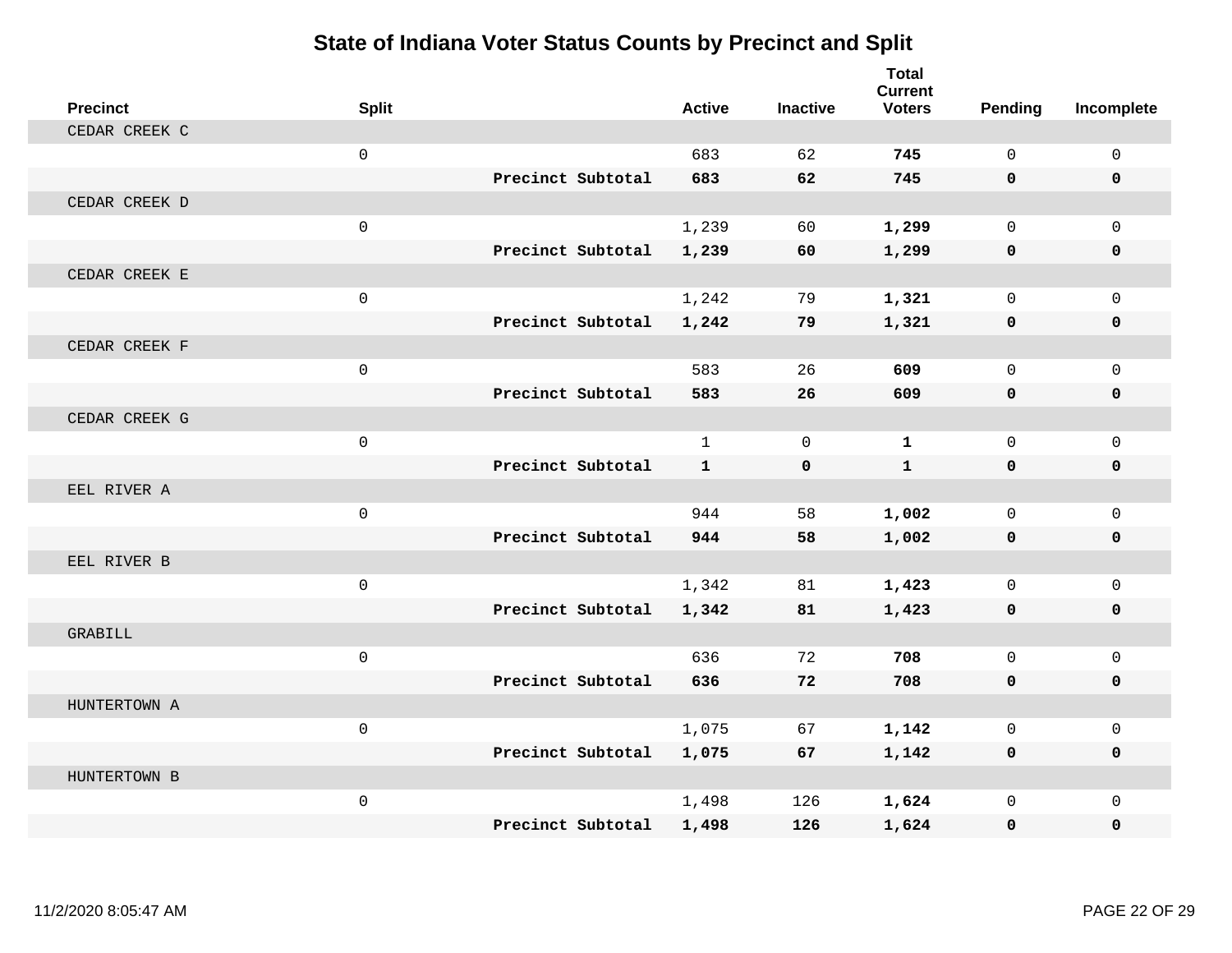| <b>Precinct</b>  | <b>Split</b>        |                   | <b>Active</b> | <b>Inactive</b> | <b>Total</b><br><b>Current</b><br><b>Voters</b> | Pending      | Incomplete  |
|------------------|---------------------|-------------------|---------------|-----------------|-------------------------------------------------|--------------|-------------|
| HUNTERTOWN C     |                     |                   |               |                 |                                                 |              |             |
|                  | $\mathbf 0$         |                   | 946           | 76              | 1,022                                           | $\Omega$     | $\mathbf 0$ |
|                  |                     | Precinct Subtotal | 946           | 76              | 1,022                                           | $\mathbf 0$  | $\mathbf 0$ |
| HUNTERTOWN D     |                     |                   |               |                 |                                                 |              |             |
|                  | $\mathsf{O}\xspace$ |                   | 1,446         | 82              | 1,528                                           | $\mathbf 0$  | $\mathbf 0$ |
|                  |                     | Precinct Subtotal | 1,446         | 82              | 1,528                                           | $\mathbf 0$  | 0           |
| HUNTERTOWN ER    |                     |                   |               |                 |                                                 |              |             |
|                  | $\mathsf{O}\xspace$ |                   | 739           | 27              | 766                                             | $\mathbf{0}$ | $\mathbf 0$ |
|                  |                     | Precinct Subtotal | 739           | 27              | 766                                             | $\mathbf 0$  | $\mathbf 0$ |
| <b>JACKSON</b>   |                     |                   |               |                 |                                                 |              |             |
|                  | $\mathbf 0$         |                   | 343           | 23              | 366                                             | $\mathbf{0}$ | $\mathbf 0$ |
|                  |                     | Precinct Subtotal | 343           | 23              | 366                                             | $\mathbf 0$  | 0           |
| <b>JEFFERSON</b> |                     |                   |               |                 |                                                 |              |             |
|                  | $\mathbf 0$         |                   | 1,246         | 64              | 1,310                                           | $\mathbf 0$  | $\mathbf 0$ |
|                  |                     | Precinct Subtotal | 1,246         | 64              | 1,310                                           | $\mathbf 0$  | 0           |
| LAFAYETTE A      |                     |                   |               |                 |                                                 |              |             |
|                  | $\mathsf{O}\xspace$ |                   | 1,447         | 89              | 1,536                                           | $\mathbf{0}$ | $\mathbf 0$ |
|                  |                     | Precinct Subtotal | 1,447         | 89              | 1,536                                           | $\mathbf 0$  | 0           |
| LAFAYETTE B      |                     |                   |               |                 |                                                 |              |             |
|                  | $\mathsf{O}\xspace$ |                   | 822           | 49              | 871                                             | $\mathbf{0}$ | $\mathbf 0$ |
|                  |                     | Precinct Subtotal | 822           | 49              | 871                                             | 0            | 0           |
| LAFAYETTE C      |                     |                   |               |                 |                                                 |              |             |
|                  | $\mathbf 0$         |                   | 639           | 84              | 723                                             | $\mathbf{0}$ | $\mathbf 0$ |
|                  |                     | Precinct Subtotal | 639           | 84              | 723                                             | $\mathbf 0$  | 0           |
| LAKE A           |                     |                   |               |                 |                                                 |              |             |
|                  | $\mathbf 0$         |                   | 723           | 33              | 756                                             | $\Omega$     | $\mathbf 0$ |
|                  |                     | Precinct Subtotal | 723           | 33              | 756                                             | 0            | 0           |
| LAKE B           |                     |                   |               |                 |                                                 |              |             |
|                  | $\mathsf{O}\xspace$ |                   | 1,267         | 82              | 1,349                                           | $\mathbf{0}$ | $\mathbf 0$ |
|                  |                     | Precinct Subtotal | 1,267         | 82              | 1,349                                           | 0            | 0           |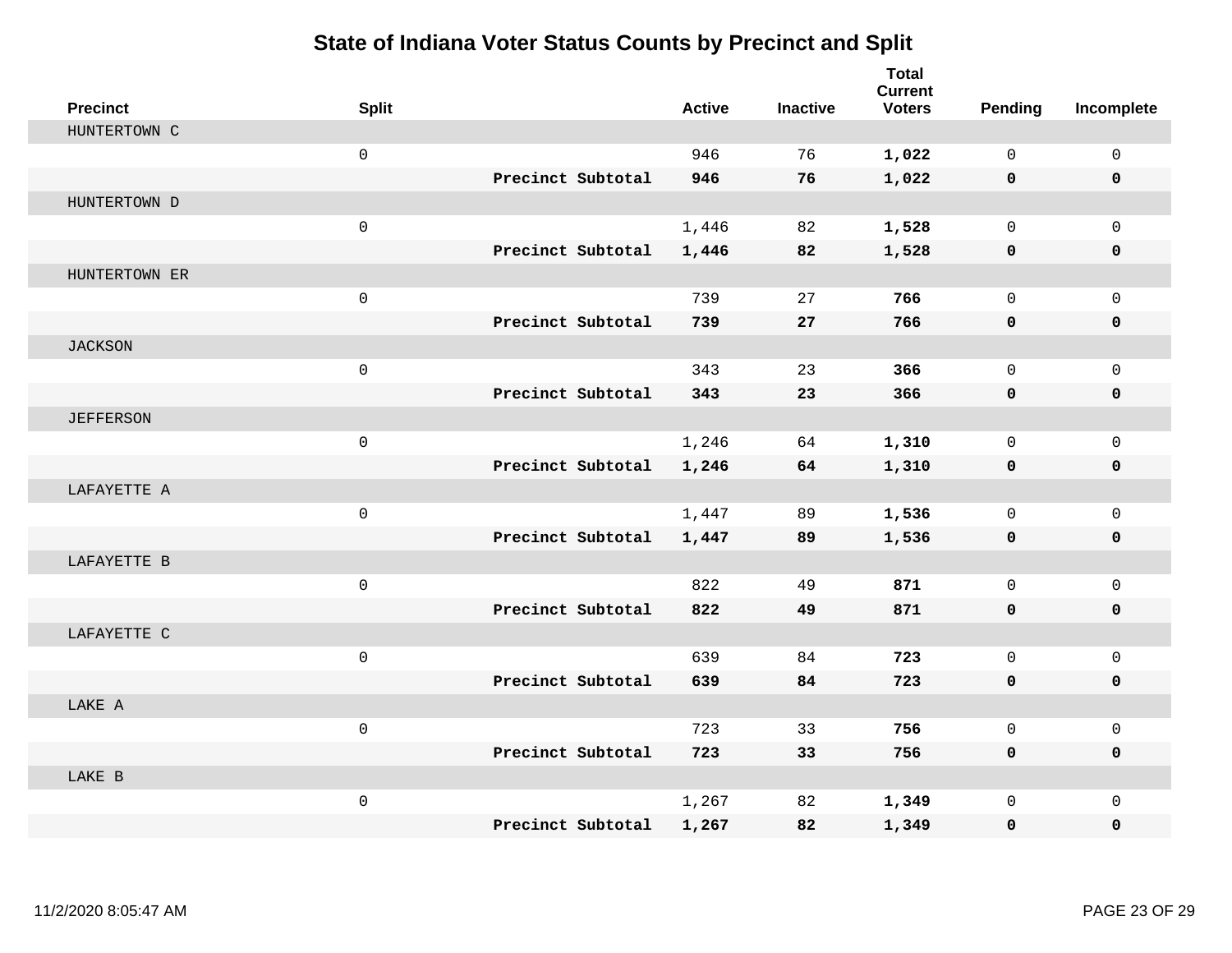| <b>Precinct</b>  | <b>Split</b>        |                   | <b>Active</b> | <b>Inactive</b> | <b>Total</b><br><b>Current</b><br><b>Voters</b> | Pending     | Incomplete  |
|------------------|---------------------|-------------------|---------------|-----------------|-------------------------------------------------|-------------|-------------|
| LEO-CEDARVILLE A |                     |                   |               |                 |                                                 |             |             |
|                  | $\mathsf{O}\xspace$ |                   | 1,443         | 126             | 1,569                                           | 0           | $\mathbf 0$ |
|                  |                     | Precinct Subtotal | 1,443         | 126             | 1,569                                           | $\mathbf 0$ | $\mathbf 0$ |
| LEO-CEDARVILLE B |                     |                   |               |                 |                                                 |             |             |
|                  | $\mathsf{O}\xspace$ |                   | 1,112         | 101             | 1,213                                           | $\mathbf 0$ | $\mathbf 0$ |
|                  |                     | Precinct Subtotal | 1,112         | 101             | 1,213                                           | 0           | $\mathbf 0$ |
| MADISON          |                     |                   |               |                 |                                                 |             |             |
|                  | $\mathsf{O}\xspace$ |                   | 1,169         | 86              | 1,255                                           | 0           | $\Omega$    |
|                  |                     | Precinct Subtotal | 1,169         | 86              | 1,255                                           | 0           | $\mathbf 0$ |
| MARION A         |                     |                   |               |                 |                                                 |             |             |
|                  | $\mathsf{O}\xspace$ |                   | 834           | 76              | 910                                             | 0           | $\mathbf 0$ |
|                  |                     | Precinct Subtotal | 834           | 76              | 910                                             | $\mathbf 0$ | 0           |
| MARION B         |                     |                   |               |                 |                                                 |             |             |
|                  | $\mathsf{O}\xspace$ |                   | 854           | 44              | 898                                             | 0           | $\mathbf 0$ |
|                  |                     | Precinct Subtotal | 854           | 44              | 898                                             | 0           | $\mathbf 0$ |
| MARION C         |                     |                   |               |                 |                                                 |             |             |
|                  | $\mathbf 0$         |                   | 971           | 38              | 1,009                                           | 0           | $\mathbf 0$ |
|                  |                     | Precinct Subtotal | 971           | 38              | 1,009                                           | 0           | $\mathbf 0$ |
| MAUMEE           |                     |                   |               |                 |                                                 |             |             |
|                  | $\mathbf 0$         |                   | 647           | 82              | 729                                             | 0           | $\mathbf 0$ |
|                  |                     | Precinct Subtotal | 647           | 82              | 729                                             | 0           | $\mathbf 0$ |
| MILAN            |                     |                   |               |                 |                                                 |             |             |
|                  | $\mathsf{O}\xspace$ |                   | 1,679         | 112             | 1,791                                           | 0           | $\mathbf 0$ |
|                  |                     | Precinct Subtotal | 1,679         | 112             | 1,791                                           | 0           | 0           |
| <b>MONROE</b>    |                     |                   |               |                 |                                                 |             |             |
|                  | $\mathbf 0$         |                   | 474           | 44              | 518                                             | 0           | $\mathbf 0$ |
|                  |                     | Precinct Subtotal | 474           | 44              | 518                                             | 0           | 0           |
| MONROEVILLE      |                     |                   |               |                 |                                                 |             |             |
|                  | $\mathsf{O}\xspace$ |                   | 736           | 87              | 823                                             | 0           | $\mathbf 0$ |
|                  |                     | Precinct Subtotal | 736           | 87              | 823                                             | 0           | $\mathbf 0$ |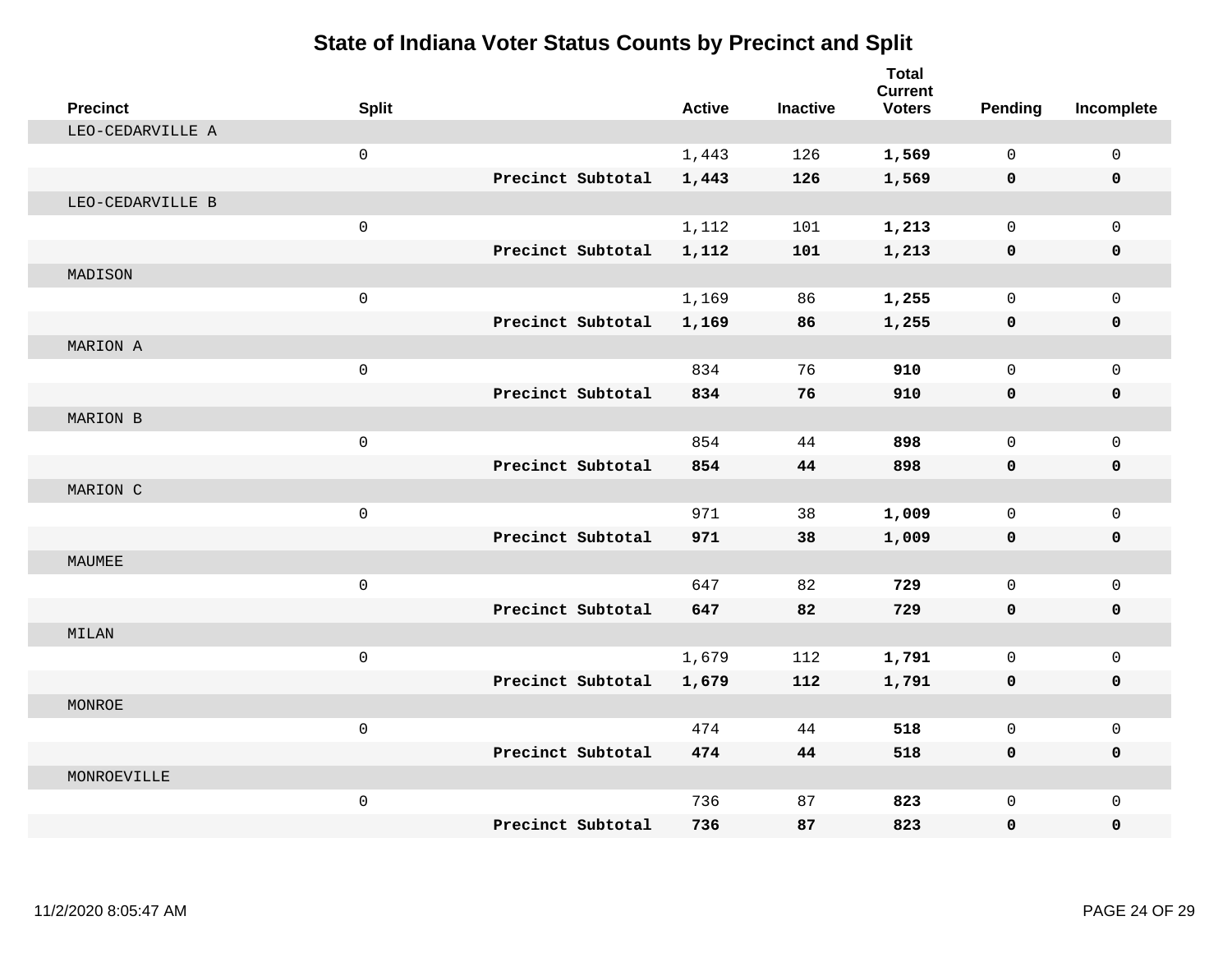| <b>Precinct</b> | <b>Split</b>        |                   | <b>Active</b>  | <b>Inactive</b>     | <b>Total</b><br><b>Current</b><br><b>Voters</b> | <b>Pending</b>      | Incomplete          |
|-----------------|---------------------|-------------------|----------------|---------------------|-------------------------------------------------|---------------------|---------------------|
| NH 1            |                     |                   |                |                     |                                                 |                     |                     |
|                 | $\mathsf{O}\xspace$ |                   | 1,207          | 84                  | 1,291                                           | $\mathbf 0$         | $\mathsf{O}\xspace$ |
|                 |                     | Precinct Subtotal | 1,207          | 84                  | 1,291                                           | $\mathbf 0$         | $\pmb{0}$           |
| NH 1J           |                     |                   |                |                     |                                                 |                     |                     |
|                 | $\mathsf 0$         |                   | 185            | 12                  | 197                                             | $\mathbf 0$         | $\mathsf{O}\xspace$ |
|                 |                     | Precinct Subtotal | 185            | 12                  | 197                                             | $\mathbf 0$         | $\pmb{0}$           |
| NH 1SJ          |                     |                   |                |                     |                                                 |                     |                     |
|                 | $\mathsf 0$         |                   | 745            | 37                  | 782                                             | $\mathsf{O}$        | $\mathsf{O}$        |
|                 |                     | Precinct Subtotal | 745            | 37                  | 782                                             | 0                   | 0                   |
| NH 2A           |                     |                   |                |                     |                                                 |                     |                     |
|                 | $\mathsf{O}$        |                   | 1,832          | 156                 | 1,988                                           | $\mathbf 0$         | $\mathsf{O}\xspace$ |
|                 |                     | Precinct Subtotal | 1,832          | 156                 | 1,988                                           | 0                   | 0                   |
| $NH 2J-1$       |                     |                   |                |                     |                                                 |                     |                     |
|                 | $\mathsf{O}\xspace$ |                   | 24             | $\mathbf 0$         | 24                                              | $\mathbf 0$         | $\mathsf{O}\xspace$ |
|                 |                     | Precinct Subtotal | 24             | $\mathbf 0$         | 24                                              | 0                   | 0                   |
| NH 2J-2         |                     |                   |                |                     |                                                 |                     |                     |
|                 | $\mathbf 0$         |                   | 37             | $\mathbf{3}$        | 40                                              | $\mathsf{O}\xspace$ | $\mathsf{O}\xspace$ |
|                 |                     | Precinct Subtotal | 37             | $\mathbf{3}$        | 40                                              | $\mathbf 0$         | 0                   |
| NH 2J-3         |                     |                   |                |                     |                                                 |                     |                     |
|                 | $\mathsf 0$         |                   | $\overline{2}$ | $\mathbf 0$         | $\mathbf{2}$                                    | $\mathbf 0$         | $\mathsf{O}$        |
|                 |                     | Precinct Subtotal | $\mathbf{2}$   | $\mathbf 0$         | $\mathbf{2}$                                    | 0                   | 0                   |
| NH 2J-4         |                     |                   |                |                     |                                                 |                     |                     |
|                 | $\mathsf 0$         |                   | 5              | $\mathsf{O}\xspace$ | 5                                               | $\mathbf 0$         | $\mathsf{O}$        |
|                 |                     | Precinct Subtotal | 5              | $\mathbf 0$         | 5                                               | $\mathbf 0$         | 0                   |
| NH 3A           |                     |                   |                |                     |                                                 |                     |                     |
|                 | $\mathsf 0$         |                   | 1,043          | 93                  | 1,136                                           | $\mathbf 0$         | $\mathsf{O}$        |
|                 |                     | Precinct Subtotal | 1,043          | 93                  | 1,136                                           | 0                   | 0                   |
| NH 3B           |                     |                   |                |                     |                                                 |                     |                     |
|                 | $\mathsf 0$         |                   | 1,056          | 83                  | 1,139                                           | $\mathbf 0$         | $\mathsf{O}$        |
|                 |                     | Precinct Subtotal | 1,056          | 83                  | 1,139                                           | 0                   | 0                   |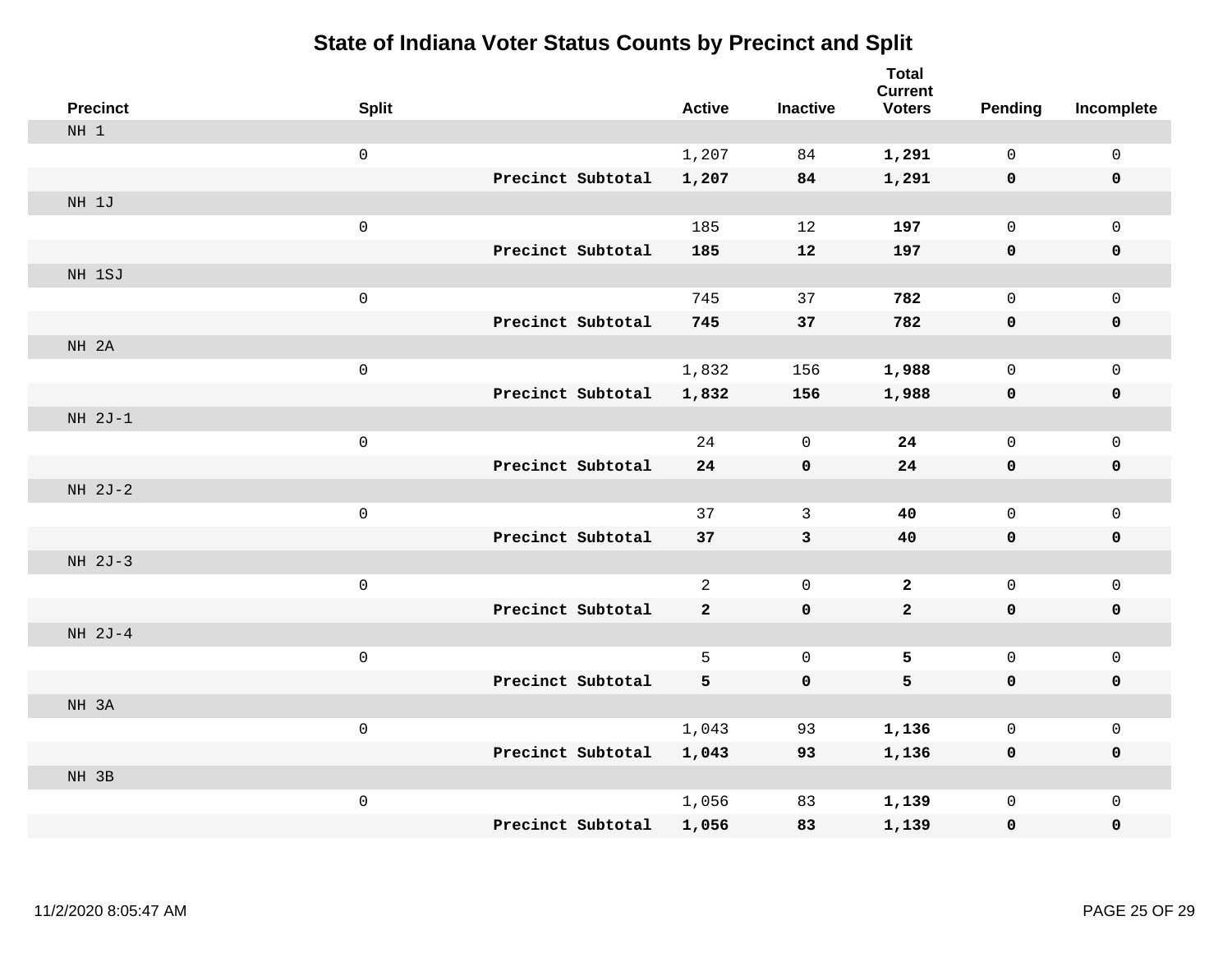| <b>Precinct</b> | <b>Split</b>        |                   | <b>Active</b>  | <b>Inactive</b> | <b>Total</b><br><b>Current</b><br><b>Voters</b> | Pending      | Incomplete   |
|-----------------|---------------------|-------------------|----------------|-----------------|-------------------------------------------------|--------------|--------------|
| NH 4A           |                     |                   |                |                 |                                                 |              |              |
|                 | $\mathsf{O}\xspace$ |                   | 1,120          | 110             | 1,230                                           | $\mathbf{0}$ | $\mathsf{O}$ |
|                 |                     | Precinct Subtotal | 1,120          | 110             | 1,230                                           | $\mathbf 0$  | $\mathbf 0$  |
| NH 4B           |                     |                   |                |                 |                                                 |              |              |
|                 | $\mathsf{O}\xspace$ |                   | 962            | 86              | 1,048                                           | 0            | $\mathbf 0$  |
|                 |                     | Precinct Subtotal | 962            | 86              | 1,048                                           | $\mathbf 0$  | $\mathbf 0$  |
| NH 5A           |                     |                   |                |                 |                                                 |              |              |
|                 | $\mathsf{O}\xspace$ |                   | 16             | 21              | 37                                              | 0            | $\mathbf 0$  |
|                 |                     | Precinct Subtotal | 16             | 21              | 37                                              | $\mathbf 0$  | $\mathbf 0$  |
| NH 5B           |                     |                   |                |                 |                                                 |              |              |
|                 | $\mathsf{O}\xspace$ |                   | 708            | 102             | 810                                             | 0            | $\mathbf 0$  |
|                 |                     | Precinct Subtotal | 708            | 102             | 810                                             | $\mathbf 0$  | $\mathbf 0$  |
| NH 5C           |                     |                   |                |                 |                                                 |              |              |
|                 | $\mathsf{O}\xspace$ |                   | 799            | 156             | 955                                             | 0            | $\mathbf 0$  |
|                 |                     | Precinct Subtotal | 799            | 156             | 955                                             | $\mathbf 0$  | $\mathbf 0$  |
| NH 5D           |                     |                   |                |                 |                                                 |              |              |
|                 | $\mathsf{O}\xspace$ |                   | $\overline{a}$ | $\Omega$        | $\mathbf{2}$                                    | $\mathsf{O}$ | $\mathsf{O}$ |
|                 |                     | Precinct Subtotal | $\mathbf{2}$   | $\mathbf 0$     | $\mathbf{2}$                                    | $\mathbf 0$  | $\mathbf 0$  |
| NH 5E           |                     |                   |                |                 |                                                 |              |              |
|                 | $\mathsf{O}\xspace$ |                   | 98             | $\mathbf 1$     | 99                                              | 0            | $\mathsf{O}$ |
|                 |                     | Precinct Subtotal | 98             | $\mathbf{1}$    | 99                                              | $\mathbf 0$  | 0            |
| PERRY B         |                     |                   |                |                 |                                                 |              |              |
|                 | $\mathsf{O}\xspace$ |                   | 1,228          | 103             | 1,331                                           | 0            | $\mathsf{O}$ |
|                 |                     | Precinct Subtotal | 1,228          | 103             | 1,331                                           | 0            | 0            |
| PERRY D         |                     |                   |                |                 |                                                 |              |              |
|                 | $\mathsf{O}\xspace$ |                   | 1,410          | 76              | 1,486                                           | 0            | $\mathsf{O}$ |
|                 |                     | Precinct Subtotal | 1,410          | 76              | 1,486                                           | 0            | 0            |
| PERRY H         |                     |                   |                |                 |                                                 |              |              |
|                 | $\mathsf{O}\xspace$ |                   | 1,203          | 116             | 1,319                                           | 0            | $\mathsf{O}$ |
|                 |                     | Precinct Subtotal | 1,203          | 116             | 1,319                                           | 0            | 0            |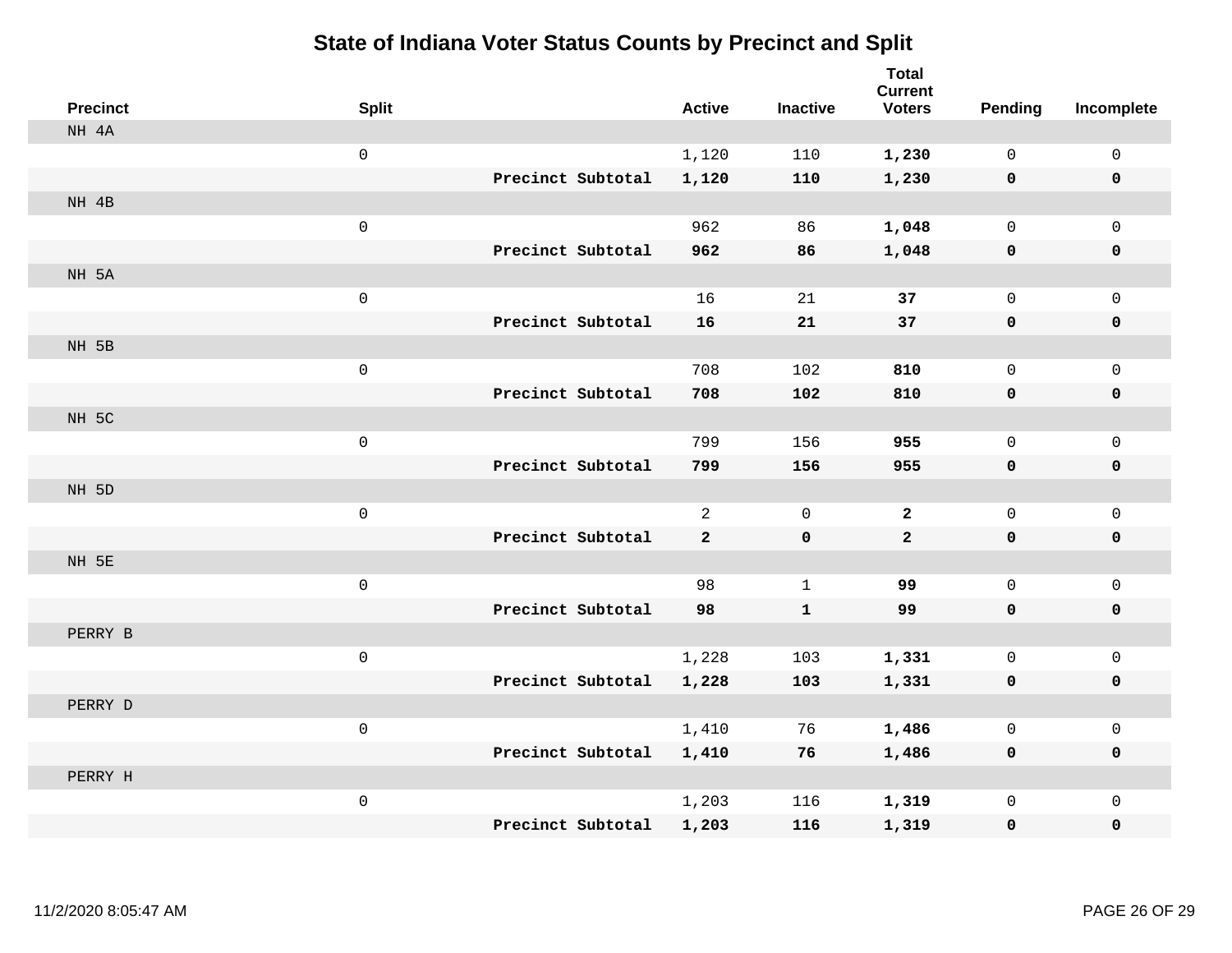| <b>Precinct</b> | <b>Split</b>   |                   | <b>Active</b> | <b>Inactive</b> | <b>Total</b><br><b>Current</b><br><b>Voters</b> | <b>Pending</b>      | Incomplete   |
|-----------------|----------------|-------------------|---------------|-----------------|-------------------------------------------------|---------------------|--------------|
| PERRY J         |                |                   |               |                 |                                                 |                     |              |
|                 | $\mathbf 0$    |                   | 315           | 12              | 327                                             | $\mathbf 0$         | $\mathsf{O}$ |
|                 |                | Precinct Subtotal | 315           | 12              | 327                                             | $\mathbf 0$         | 0            |
| PERRY K         |                |                   |               |                 |                                                 |                     |              |
|                 | $\mathbf 0$    |                   | 894           | 75              | 969                                             | $\mathbf 0$         | $\mathbf{0}$ |
|                 |                | Precinct Subtotal | 894           | 75              | 969                                             | $\mathbf 0$         | 0            |
| PERRY L         |                |                   |               |                 |                                                 |                     |              |
|                 | $\mbox{O}$     |                   | 1,806         | 182             | 1,988                                           | $\mathbf 0$         | 0            |
|                 |                | Precinct Subtotal | 1,806         | 182             | 1,988                                           | $\mathbf 0$         | $\pmb{0}$    |
| PERRY N         |                |                   |               |                 |                                                 |                     |              |
|                 | $\mathsf 0$    |                   | 1,363         | 115             | 1,478                                           | $\mathbf 0$         | 0            |
|                 |                | Precinct Subtotal | 1,363         | 115             | 1,478                                           | 0                   | $\mathbf 0$  |
| PERRY O         |                |                   |               |                 |                                                 |                     |              |
|                 | $\mathsf 0$    |                   | 1,036         | 69              | 1,105                                           | $\mathbf 0$         | $\mathbf 0$  |
|                 |                | Precinct Subtotal | 1,036         | 69              | 1,105                                           | $\mathsf{O}\xspace$ | 0            |
| PERRY R         |                |                   |               |                 |                                                 |                     |              |
|                 | PERRY R - 1    |                   | 659           | 64              | 723                                             | $\mathbf 0$         | $\mathbf{0}$ |
|                 | PERRY R - TOWN |                   | 14            | $\mathbf 0$     | 14                                              | $\Omega$            | 0            |
|                 |                | Precinct Subtotal | 673           | 64              | 737                                             | $\mathbf 0$         | 0            |
| PERRY S         |                |                   |               |                 |                                                 |                     |              |
|                 | $\mathsf 0$    |                   | 2,127         | 125             | 2,252                                           | 0                   | $\mathbf 0$  |
|                 |                | Precinct Subtotal | 2,127         | 125             | 2,252                                           | 0                   | 0            |
| PERRY T         |                |                   |               |                 |                                                 |                     |              |
|                 | $\mathbf 0$    |                   | 511           | 34              | 545                                             | $\mathbf 0$         | $\mathbf 0$  |
|                 |                | Precinct Subtotal | 511           | 34              | 545                                             | 0                   | 0            |
| PLEASANT A      |                |                   |               |                 |                                                 |                     |              |
|                 | $\mathsf 0$    |                   | 404           | 31              | 435                                             | $\mathbf 0$         | 0            |
|                 |                | Precinct Subtotal | 404           | 31              | 435                                             | $\mathbf 0$         | $\mathbf 0$  |
| PLEASANT B      |                |                   |               |                 |                                                 |                     |              |
|                 | $\mathbf 0$    |                   | 875           | 62              | 937                                             | $\Omega$            | $\mathbf{0}$ |
|                 |                | Precinct Subtotal | 875           | 62              | 937                                             | $\mathbf 0$         | 0            |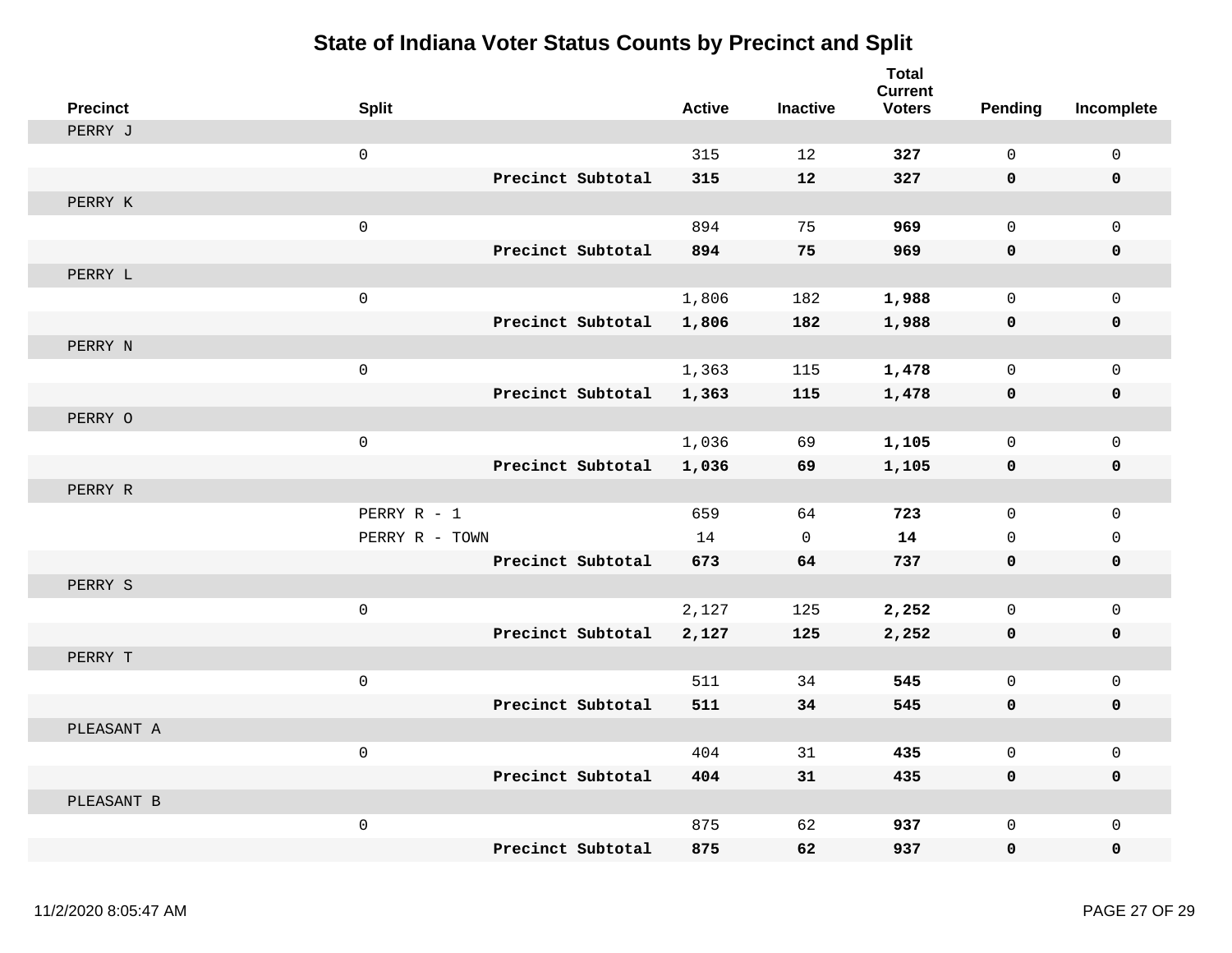| <b>Precinct</b> | <b>Split</b>        |                   | <b>Active</b> | <b>Inactive</b> | <b>Total</b><br><b>Current</b><br><b>Voters</b> | Pending      | Incomplete   |
|-----------------|---------------------|-------------------|---------------|-----------------|-------------------------------------------------|--------------|--------------|
| PLEASANT C      |                     |                   |               |                 |                                                 |              |              |
|                 | $\mathsf 0$         |                   | 827           | 83              | 910                                             | $\mathsf{O}$ | $\mathsf 0$  |
|                 |                     | Precinct Subtotal | 827           | 83              | 910                                             | $\mathbf 0$  | 0            |
| SCIPIO          |                     |                   |               |                 |                                                 |              |              |
|                 | $\mathsf{O}\xspace$ |                   | 264           | 22              | 286                                             | $\mathbf 0$  | $\mathbf 0$  |
|                 |                     | Precinct Subtotal | 264           | 22              | 286                                             | 0            | 0            |
| SPRINGFIELD A   |                     |                   |               |                 |                                                 |              |              |
|                 | $\mathsf{O}\xspace$ |                   | 824           | 52              | 876                                             | $\mathbf 0$  | $\mathbf 0$  |
|                 |                     | Precinct Subtotal | 824           | 52              | 876                                             | 0            | $\pmb{0}$    |
| SPRINGFIELD B   |                     |                   |               |                 |                                                 |              |              |
|                 | $\mathsf 0$         |                   | 1,019         | 95              | 1,114                                           | $\mathsf{O}$ | $\mathbf{0}$ |
|                 |                     | Precinct Subtotal | 1,019         | 95              | 1,114                                           | 0            | 0            |
| ST JOE A        |                     |                   |               |                 |                                                 |              |              |
|                 | $\mathsf{O}\xspace$ |                   | 1,001         | 113             | 1,114                                           | $\mathbf 0$  | $\mathbf 0$  |
|                 |                     | Precinct Subtotal | 1,001         | 113             | 1,114                                           | 0            | $\mathbf 0$  |
| ST JOE B1       |                     |                   |               |                 |                                                 |              |              |
|                 | $\mathsf 0$         |                   | 826           | 94              | 920                                             | $\mathbf 0$  | $\mathbf{0}$ |
|                 |                     | Precinct Subtotal | 826           | 94              | 920                                             | 0            | 0            |
| ST JOE B2       |                     |                   |               |                 |                                                 |              |              |
|                 | $\mathsf 0$         |                   | 406           | 110             | 516                                             | $\mathbf 0$  | $\mathsf 0$  |
|                 |                     | Precinct Subtotal | 406           | 110             | 516                                             | 0            | 0            |
| ST JOE C        |                     |                   |               |                 |                                                 |              |              |
|                 | $\mathsf 0$         |                   | 20            | 3               | 23                                              | $\mathbf 0$  | $\mathbf 0$  |
|                 |                     | Precinct Subtotal | 20            | 3               | 23                                              | 0            | 0            |
| ST JOE D        |                     |                   |               |                 |                                                 |              |              |
|                 | $\mathsf 0$         |                   | 9             | $\mathbf 0$     | 9                                               | $\mathbf 0$  | $\mathbf 0$  |
|                 |                     | Precinct Subtotal | 9             | $\mathbf 0$     | 9                                               | $\mathbf 0$  | 0            |
| ST JOE E        |                     |                   |               |                 |                                                 |              |              |
|                 | $\mathsf{O}\xspace$ |                   | 392           | 16              | 408                                             | $\mathbf 0$  | $\mathsf 0$  |
|                 |                     | Precinct Subtotal | 392           | 16              | 408                                             | 0            | 0            |